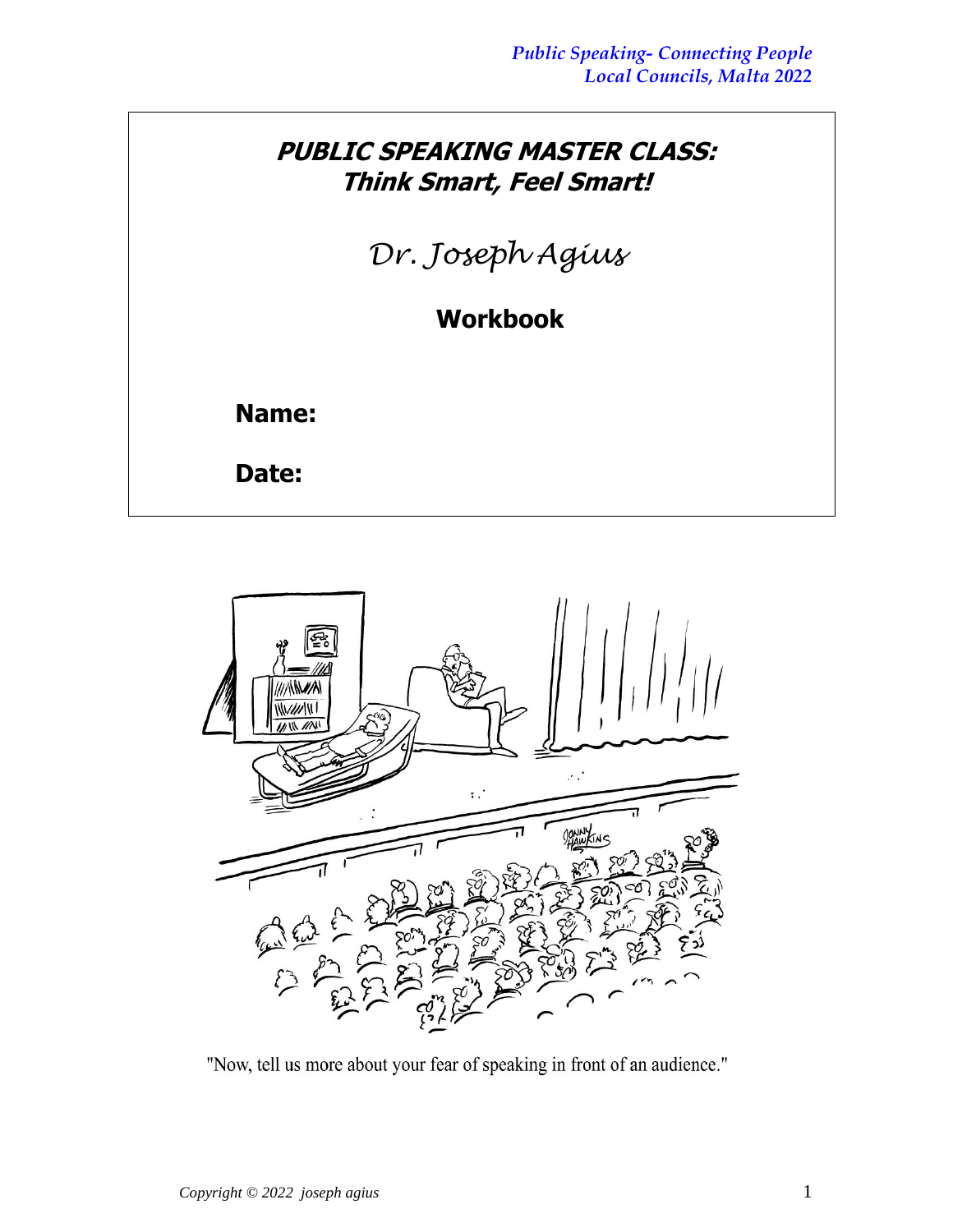**Aims and Objectives**

# **Public Speaking – Connecting People**

Use this workbook to capture your own notes from this workshop. Your trainer, Joseph, will also point you to certain pages to complete various exercises.

It's your copy to take away so please feel free to make whatever notes you like.

According to most studies, people's number one fear is public speaking and number two is death. This means to the average person, if you go to a funeral, you're better off in the casket than doing the eulogy according to comedian Jerry Seinfeld. The **Aims** of this workshop are mainly to help you deal with the fear of speaking and focus on effective public speaking. It shows you that public speaking is fun and easy.

The **Outline** of the workshop:

- Communication and Perception!
- Befriending the butterflies
- Thou shalt not be Monotonous
- The Art of ... Delivering a Speech!
- Speech Writing
- The Use of Humor in Presentations

The only way to master public speaking is to do it! Practice makes perfect, and there is no better practice than to be in the spotlight, microphone in hand, expectant audience listening to your every word.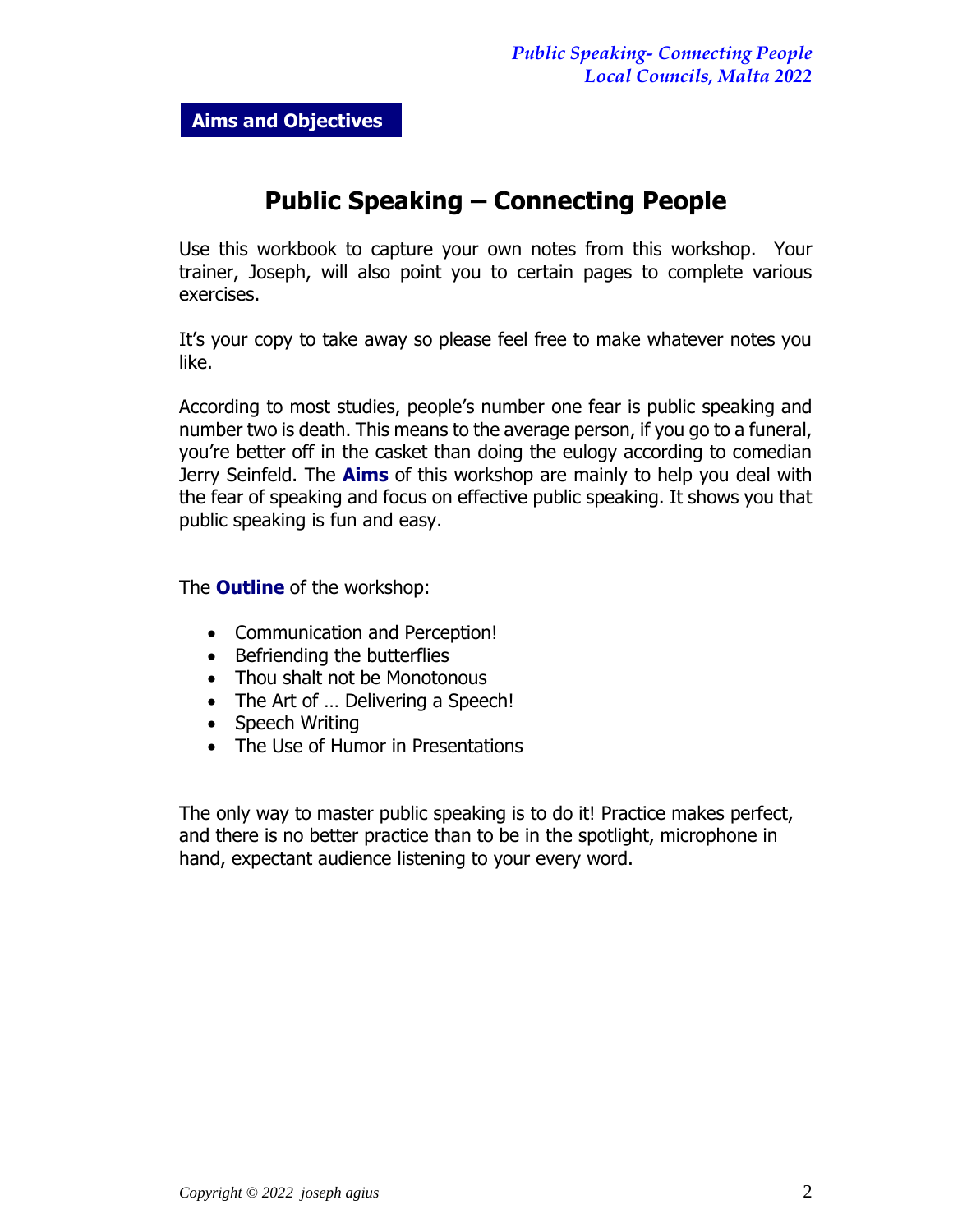# **ABOUT THE TRAINER**

 **Dr. JOSEPH G. AGIUS, M.Sc. (Dublin), Ed.D. (Sheffield),** is a European Fluency Specialist and Speech Language Pathologist with special interest in fluency disorders and humour research. He holds a Master of Science degree in Clinical Speech and Language Studies from Trinity College, University of Dublin and a Doctor of Education degree from the University of Sheffield. As partner expert nominated by the University of Malta, Dr. Agius collaborates with experts from fifteen European Universities on the development and delivery of the '*European Clinical Specialization Course in* Fluency Disorders'. He has an extensive background in training, lecturing, evaluation, and programme management. Dr. Agius has experience working with diverse populations around Europe helping to develop skills in communication, leadership and public speaking, and conflict management. He is Advanced Practitioner at the Speech Language Department, Ministry of Health, Government of Malta. Dr. Agius is Editorial Consultant for the *Journal* of Fluency Disorders and reviewer for the International Journal of Language and Communication Disorders. Visiting senior lecturer at the University of Malta he lectures on '*Fluency Disorders'*, 'Language and Psychiatry', 'Public Speaking' and 'Legal and Ethical Issues'. He is a member on the Fluency Committee of the International Association of Logopedics and Phoniatrics (IALP). He is author of the award winning iOS application '*Fluency SIS'* - Smart Intervention Strategy for school age children who stutter and is advising expert of the European Thematic Network POSCON- Positive Online Content and Services to Children in Europe. Dr. Agius has been a state-appointed family mediator since the very inception of the Family Court in 2003 and Civil and Commercial Mediator in 2008.

## **Contact Information**

**Dr Joseph Agius, B.A., M.Sc. (Dublin), EdD (Sheffield)**

> **Phone: (356) 21 380429 Mobile: (356) 99420948**

**E mail address: [joseph.g.agius@um.edu.mt](mailto:joseph.g.agius@um.edu.mt) [www.ecsf.eu](http://www.ecsf.eu/)**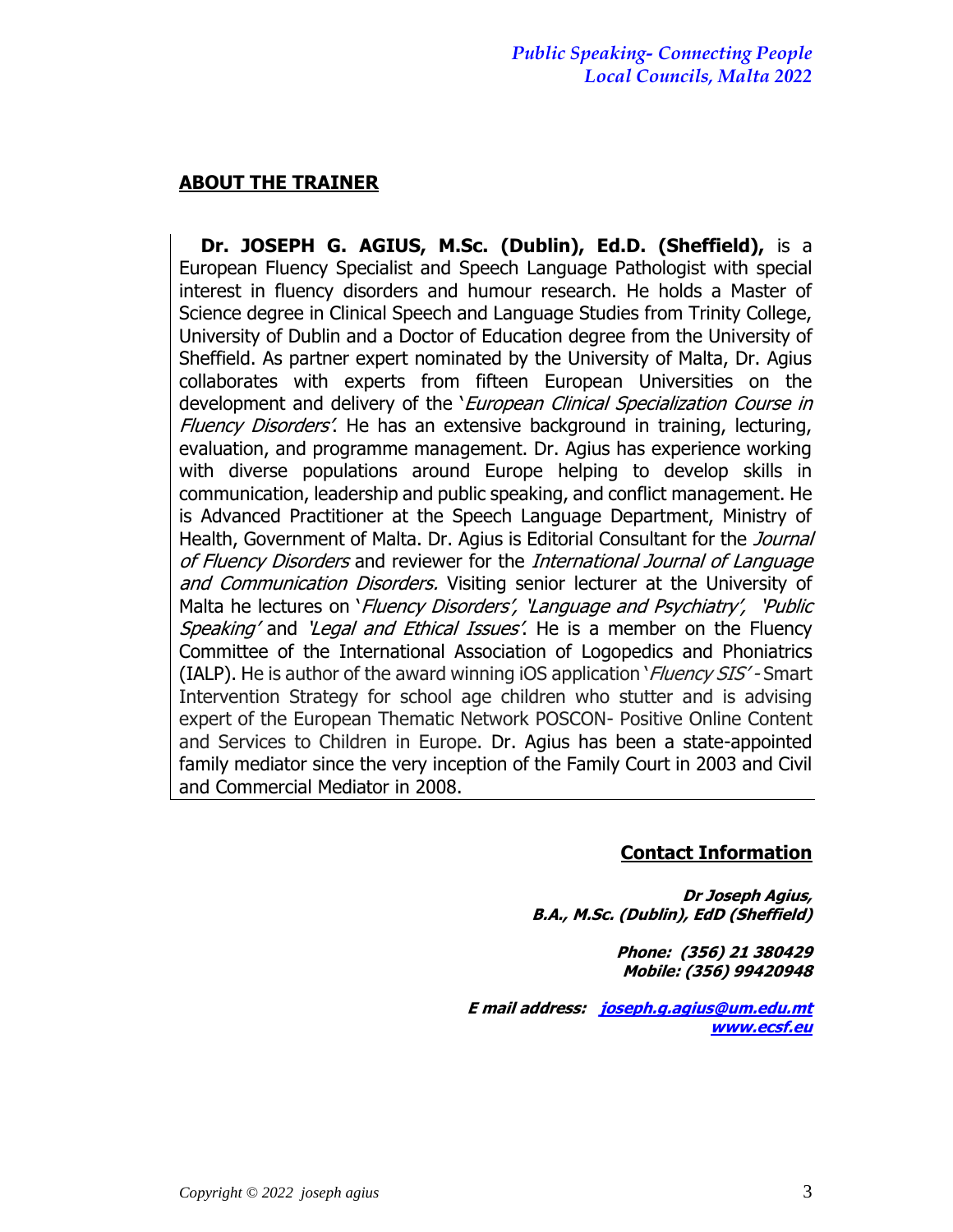#### **CONTENTS**

#### **SESSION ONE**

GRABBING YOUR ATTENTION (PERSONAL NOTE TO YOU) BEFRIENDING THE BUTTERFLIES GETTING INTIMATE WITH …COMMUNICATION AND PERCEPTION PRESENTING TO PEOPLE NOT TO CLONES

#### **SESSION TWO**

SPEECH WRITING THOU SHALT NOT BE MONOTONOUS BEEFING UP THE SPEECH THE ART OF… DELIVERING A SPEECH GOTHCHA! ... IMPROMPTU SPEAKING LOVE 'EM OR HATE 'EM....INTERVIEWS

RE-VISIT THE SECRETS OF PUBLIC SPEAKING USE OF HUMOUR IN PUBLIC SPEAKING ANALYZING THE SPEECH PRACTICE, PRACTICE, PRACTICE AND FINAL THOUGHTS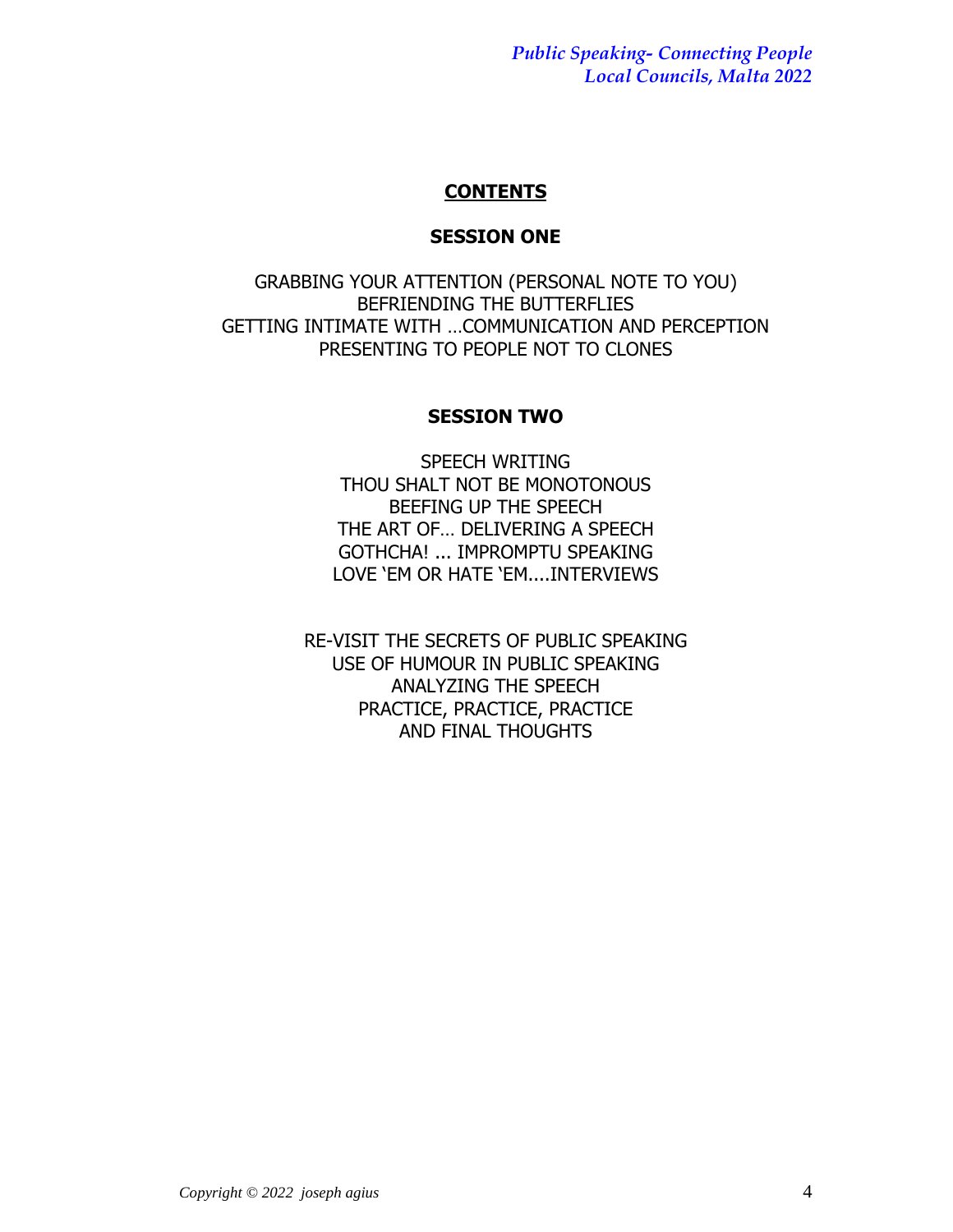

# *Personal Note to You*

*Welcome to 'Public Speaking: Connecting People! The purpose of this course is to help you overcome the fear of public speaking while leading you to have fun and enjoy the art of speaking. I want you to gain an interest in being an effective communicator and experience a permanent shift in thinking that you speak confidently in most speaking situations. It will also help you deal and communicate better with relatives, colleagues and other professionals.* 

*This course is merely the first step. Hopefully, you will take many more steps that will lead to confidence in yourself as a public speaker. Confidence comes with experience, and experience comes with time and effort. You must have the proper attitude, motivation, and desire to be the best at what you do. Do not be afraid to give of yourself, come up short and try again. That is the only way you will progress. I strongly believe that passion and determination are the keys to your success.* 

*To this end I wish you success.*

*Joseph*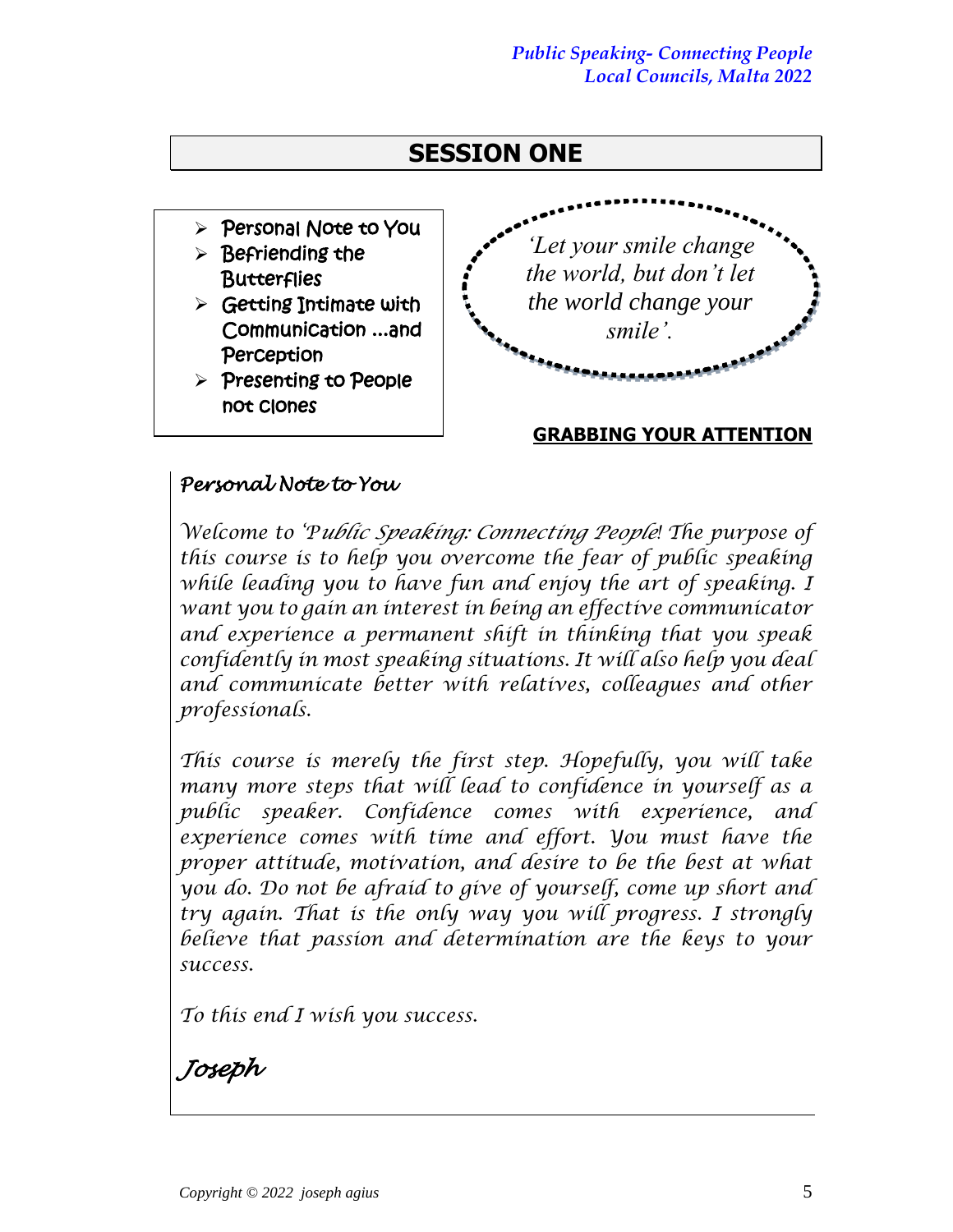# **Exercise 1**

|     | Identify those issues which are holding you back in public speaking<br>situations. List your most public speaking fears that you would like to<br>eliminate: |
|-----|--------------------------------------------------------------------------------------------------------------------------------------------------------------|
| 1.  |                                                                                                                                                              |
| 2.  |                                                                                                                                                              |
| 3.  |                                                                                                                                                              |
| 4.  |                                                                                                                                                              |
| 5.  |                                                                                                                                                              |
| 6.  |                                                                                                                                                              |
| 7.  |                                                                                                                                                              |
| 8.  |                                                                                                                                                              |
| 9.  |                                                                                                                                                              |
| 10. |                                                                                                                                                              |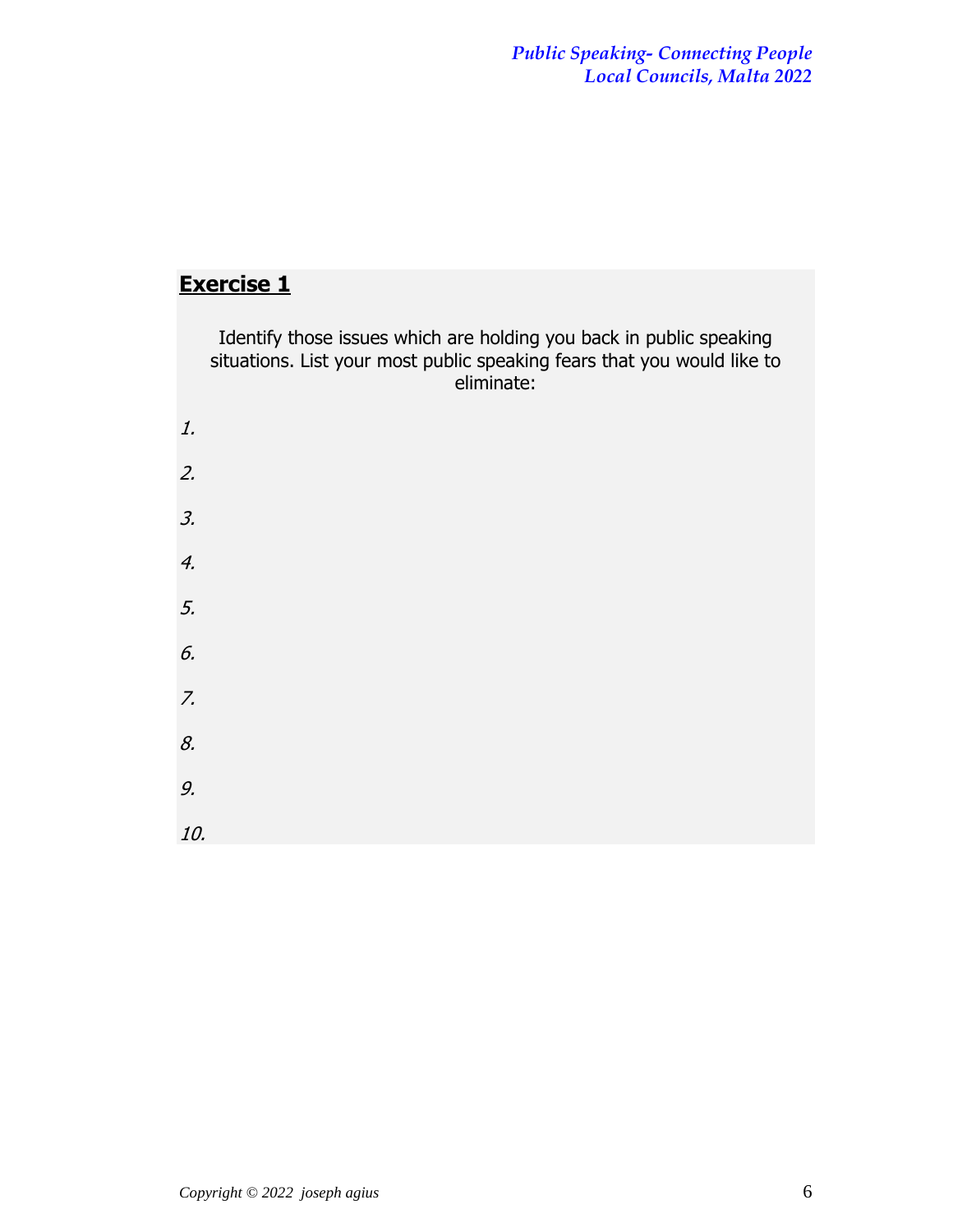

**ICE-BREAKER**

**NAME:**

**ONE THING YOU LIKE:**

**ONE THING YOU DO NOT LIKE:**

**WHO MAKES YOU LAUGH?**

**Exercise 2**

**WHAT ARE YOUR BEST HOPES FOR THE COURSE?**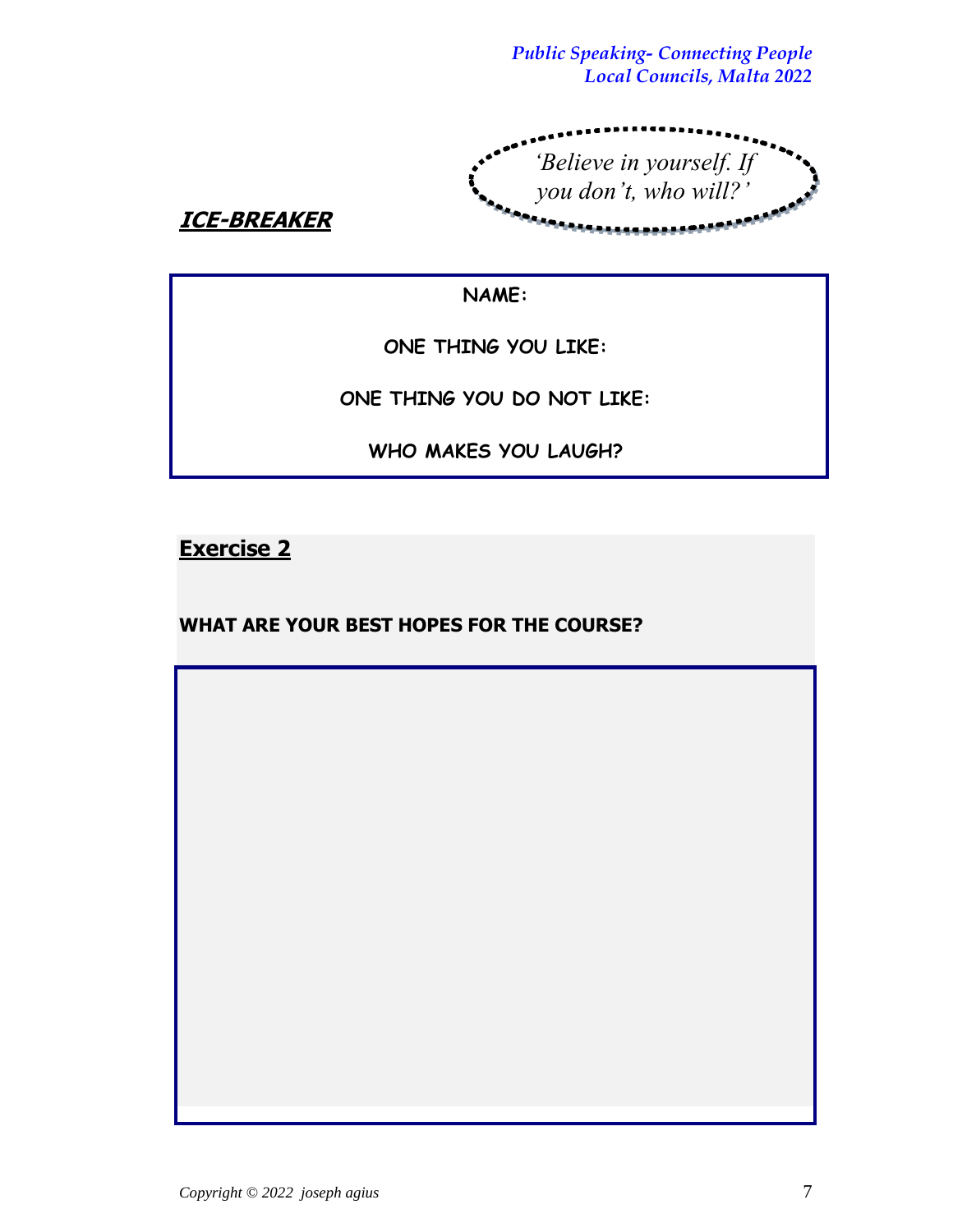# **What are you thinking just before we start the lesson?**

# **BEFRIENDING THE BUTTERFLIES**

## **A certain amount of stage fright is useful!**

It is nature's way of preparing us to meet unusual challenges in our environment. Your body becomes alert to external stimuli and gets ready to go into action. If these physiological preparations are held within limits, you will be capable of thinking faster, talk more fluent, and generally speaking with greater intensity than under normal circumstances.

# **Many professional speakers never completely lose all stage fright.**

Speakers who say they are 'cool as a cucumber' at all times are usually as thick-skinned as a cucumber and about as inspiring as a cucumber.

**Dale Carnegie**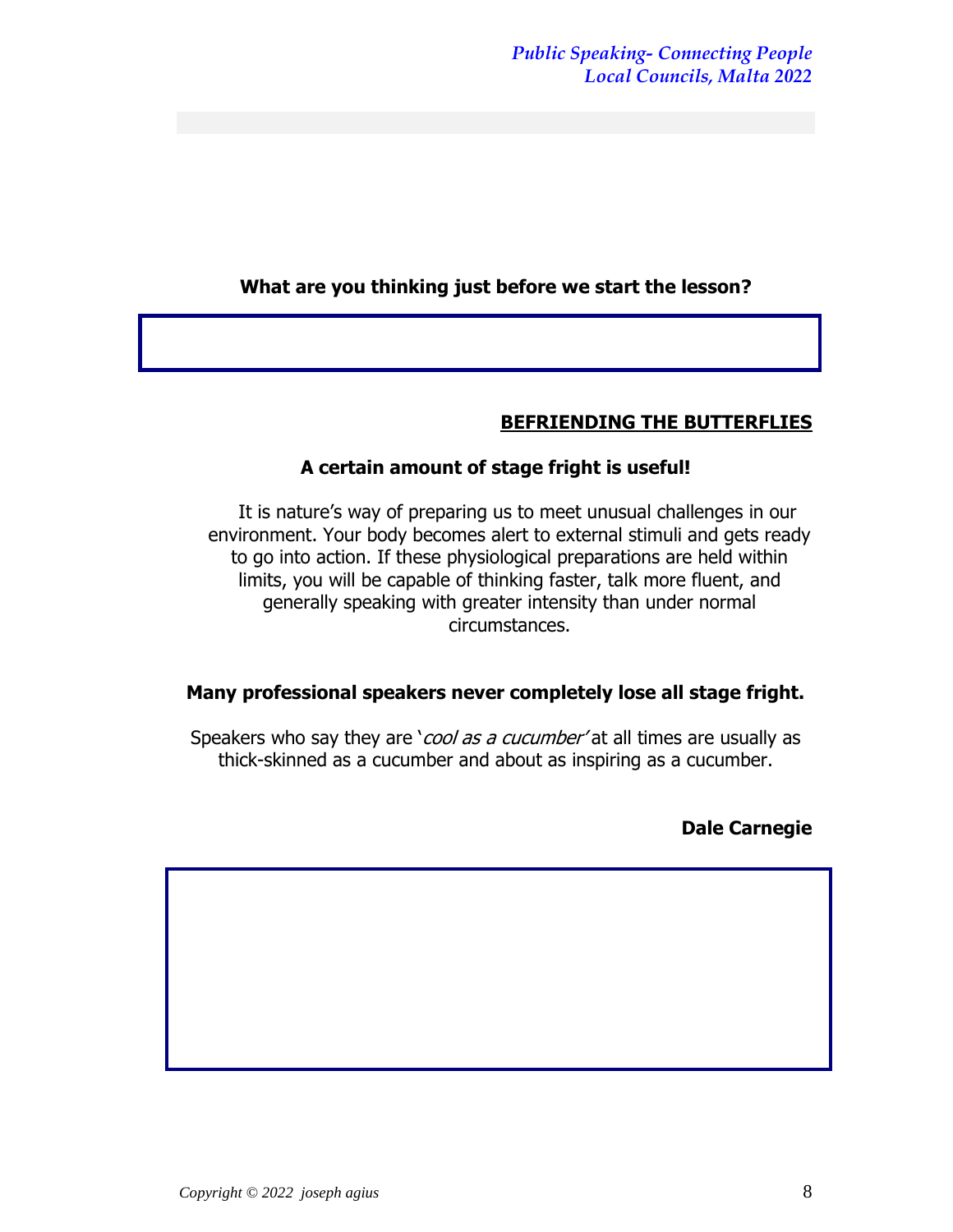## **STAGE FRIGHT IS GOOD AND MAKES YOU BETTER LOOKING TOO!**

Stage fright is a phenomenon that you must learn to control. Actually, stage fright isn't the most accurate term for the nervousness that occurs when considering a speaking engagement. In fact, most of the fear occurs before you step on-stage. Once you're up there, it usually goes away. Try to think of stage fright in a positive way. Fear is your friend. It makes your reflexes sharper. It heightens your energy, adds a sparkle to your eye, and color to your cheeks. When you are nervous about speaking you are more conscious of your posture and breathing. With all those good side effects you will actually look healthier and more physically attractive.

Many of the top performers in the world get stage fright so you are in good company. Stage fright may come and go or diminish, but it usually does not vanish permanently. You must concentrate on getting the feeling out in the open, into perspective and under control.

Remember **Nobody** ever died from stage fright. But, according to surveys, many people would rather die than give a speech. If that applies to you, try out some of the strategies in this section to help get yourself under control. Realize that you may never overcome stage fright, but you can learn to control it, and use it to your advantage.

**Antion, T. (2007)**

# **Symptoms of Stage fright**

- 
- 
- Cold hands. Shaky hands. Nausea.
	- -
- Dry mouth. Tight throat. Sweaty hands.
	-
- Fast pulse. Shaky knees. Trembling lips.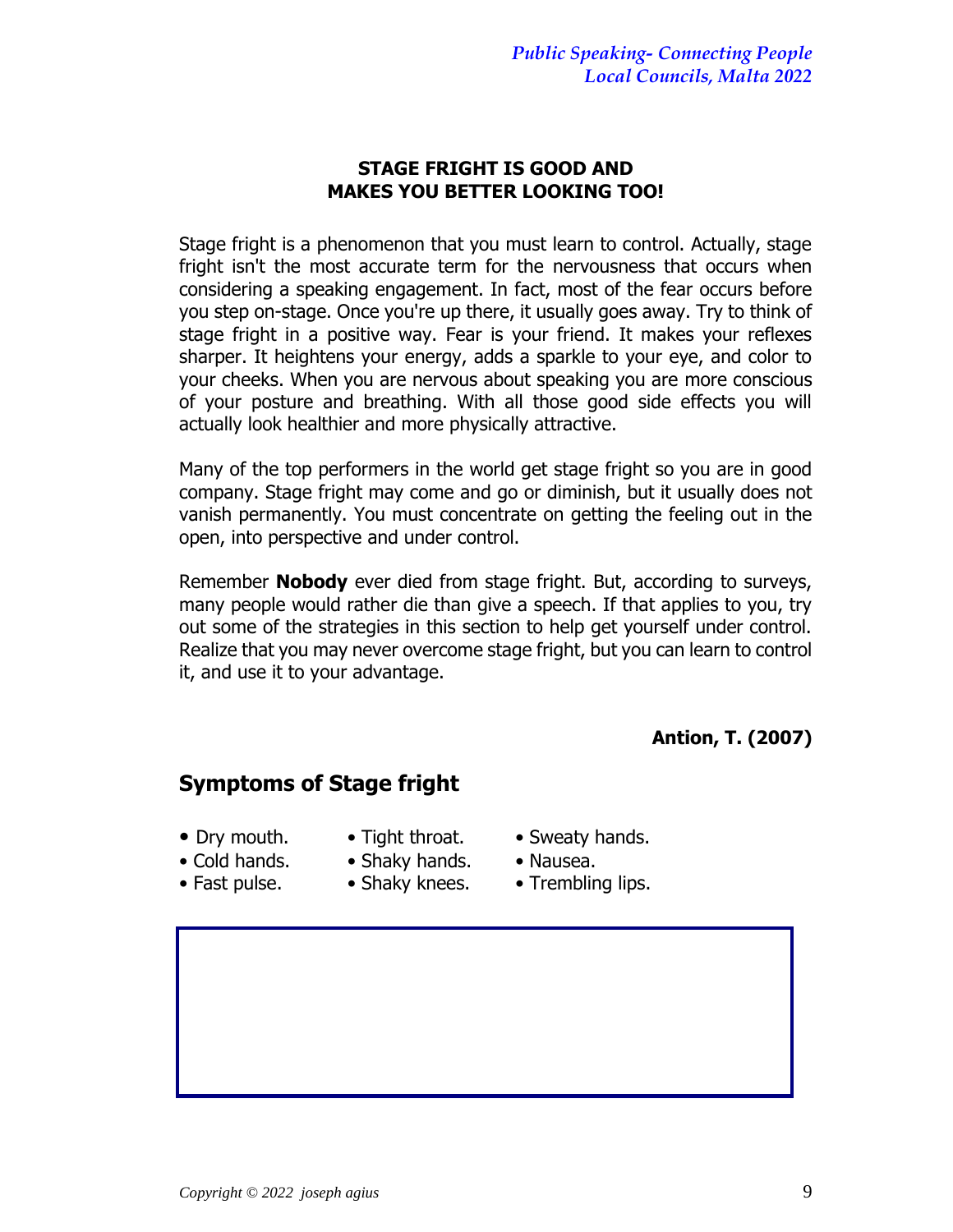#### **A Friendly Conversation**

So here's what to do to discover this freedom for yourself. From this moment on, never again should you think in terms of giving a speech, or, heaven forbid, a lecture! Instead, your mental approach will be: "I'm going to relax and enjoy a friendly conversation with these people." This one simple step will have a calming effect on your listeners and have them saying to themselves, "I feel comfortable with this person because he is talking to me personally". They'll recognise something engaging about your presentation they can't quite put their finger on. You've probably been a part of an audience and experienced these

**(Smale, 2008)**

## **PRESENTING TO PEOPLE NOT TO CLONES**

Principles of Adult Education

*What is Your Learning Style?*

**Imaginative Learner**

**Analytic Learner**

**Common Sense Learner**

**Dynamic Learner**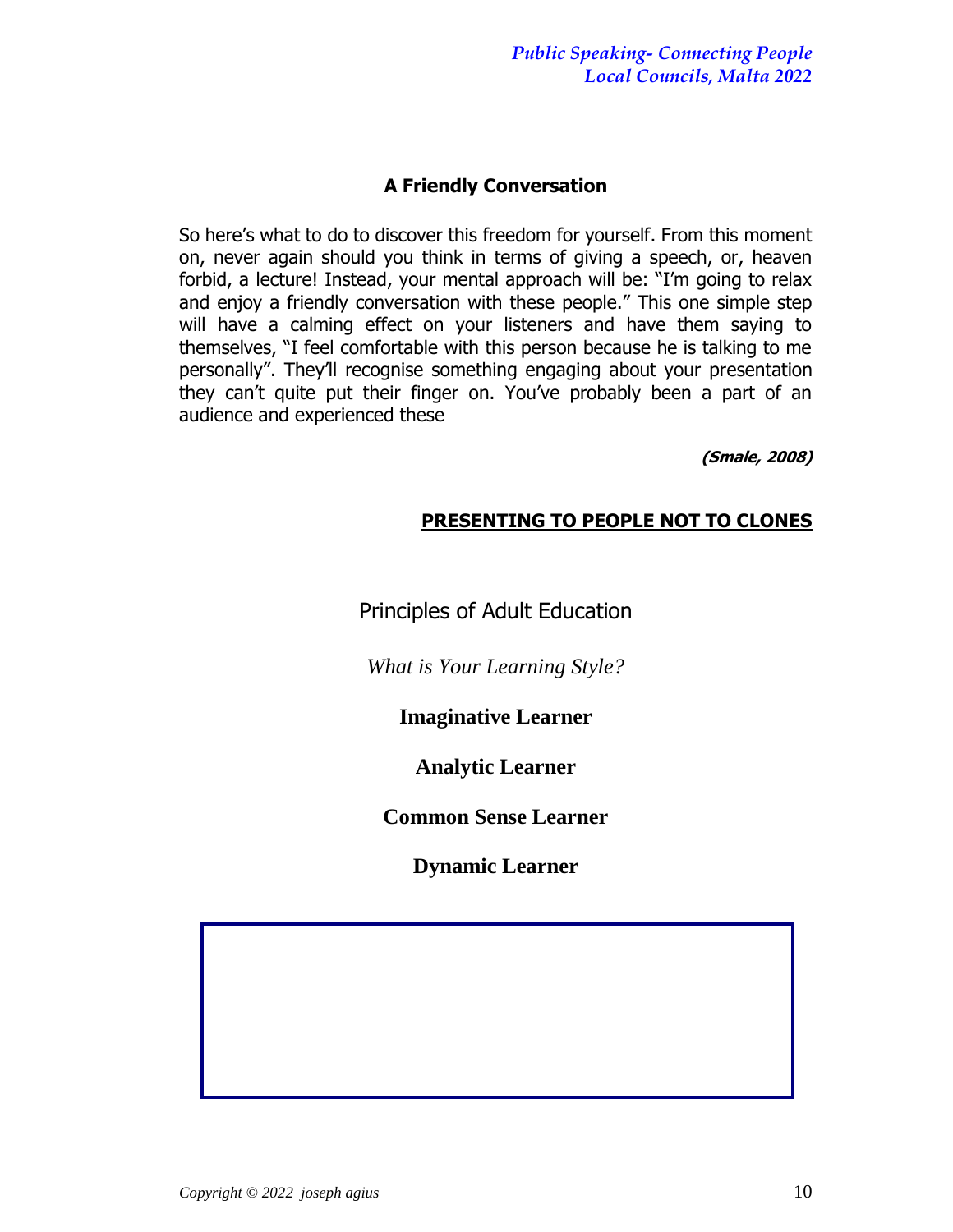#### What is Your Learning Style?

**Imaginative Learners** perceive information concretely and process it reflectively. If this describes you, it's because you like bringing your own experience to a learning task. You learn by listening to others and discussing ideas. You are 'imaginative' because of your aptitude for divergent thinking, brainstorming and seeing things form many perspectives. Your favorite question is 'Why?' and you love to challenge the underlying assumptions of anything you are learning.

**Analytic Learners** perceive information abstractly and process it reflectively. If this describes you, then you probably feel at home with a good ol' lecture. You want to know what the experts think. You have an aptitude for thinking through facts and coming up with new improved theories. Your favorite question is 'What?' in your quest for knowledge and ideas.

**Common Sense Learners** perceive information abstractly and process it actively. If you relate to this, it's because you learn best by problem solving. You like to be given only the basic facts in order to get on with applying them to specific problems or situations. Your favorite question is 'How does this work?' which is in keeping with your high regards for pragmatism.

**Dynamic Learners** receive information concretely and process it actively. If this is you, then you learn best by trial and error. You prefer to discover things for yourself and are not afraid to take risks. Even though you haven't read all the facts, you often reach the right conclusion anyway. Your favorite question is 'What if?' as you look beyond the information at hand to search for unexplored possibilities.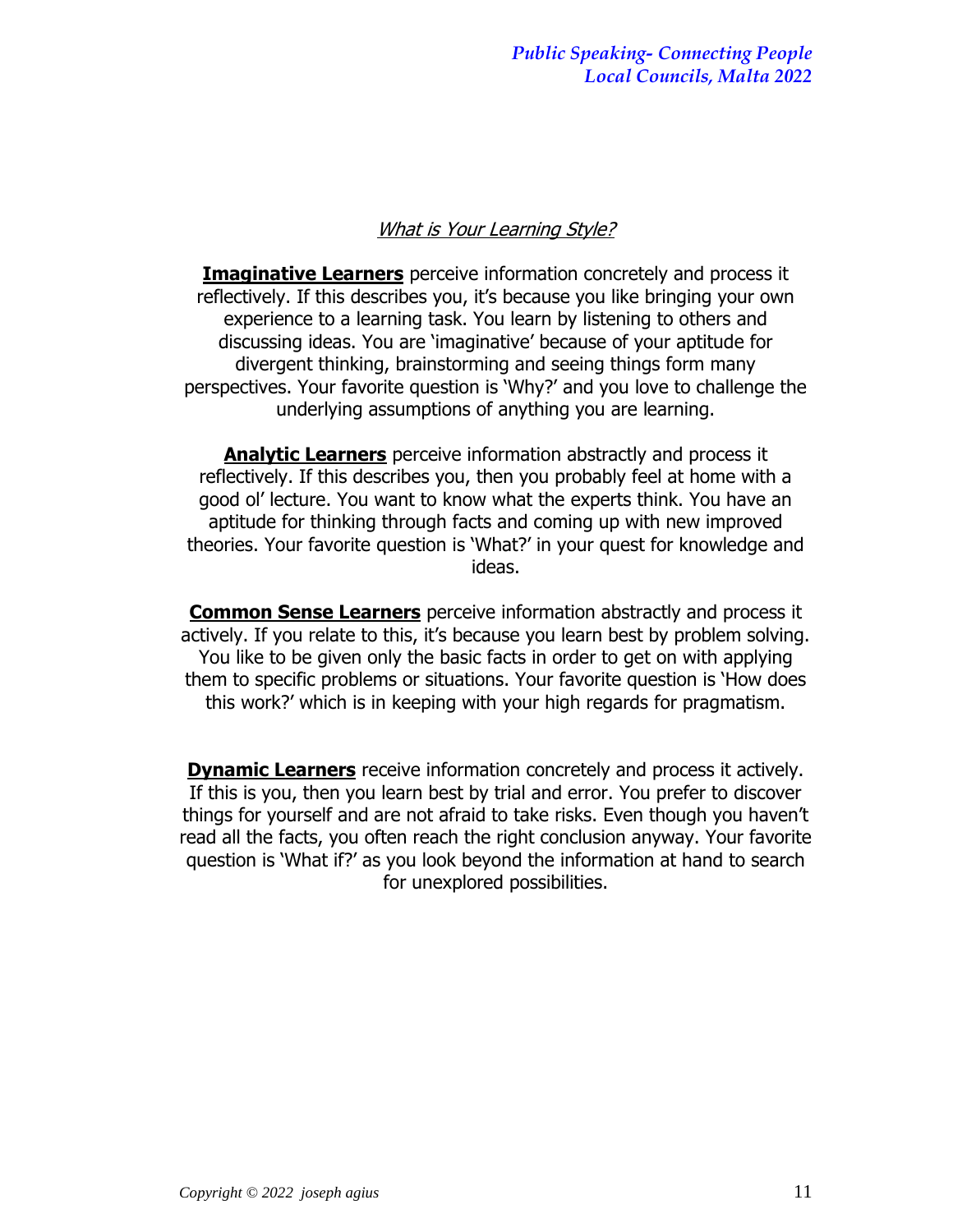# **Exercise 3**

Prepare an outline of a presentation section on any theme of your choice using the **4 I's** - **Introduce, Inform, Involve** and **Individualize**.

| <b>THEME:</b>        |
|----------------------|
| <b>INTRODUCE</b>     |
| <b>INFORM</b>        |
| <b>INVOLVE</b>       |
| <b>INDIVIDUALIZE</b> |
|                      |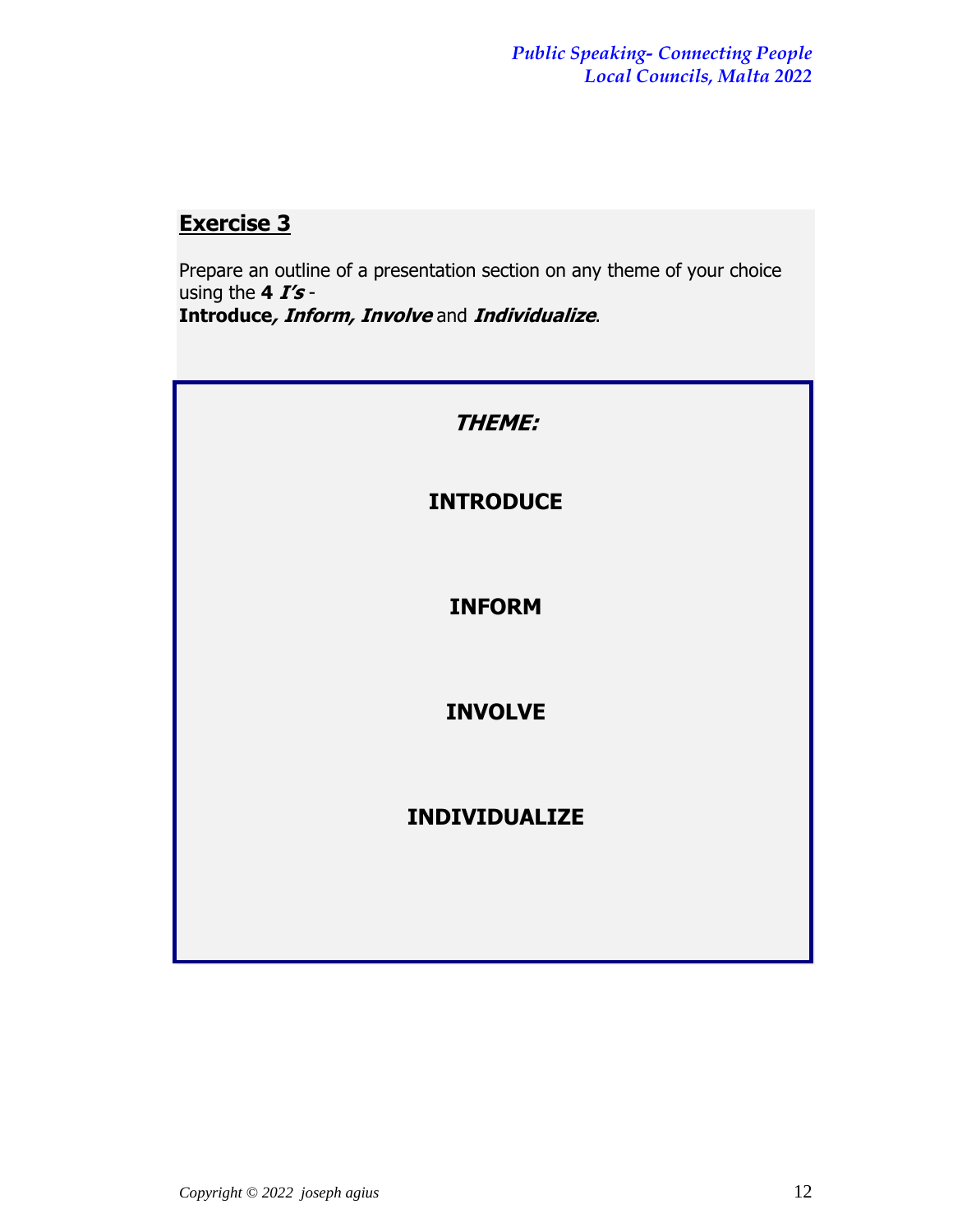# **GETTING INTIMATE WITH …COMMUNICATION AND PERCEPTION**

# **Exercise 4**

WHY IMPROVE COMMUNICATION?

**Why Improve Communication?**

**Distortion:** This is where our brain sees or hears something that confuses it. Some people may see or hear one thing and others may see something else. Only when we apply something called our distortion filter do we see or hear both things.

**Deletion:** This is where our brain deletes things that it see's or hears that it feels it doesn't need.

Finally: **Generalization:** This is where our brain will simply generalize things.

**Brainstorm what you could do to reduce the amount of Distortion, Deletion and generalisation that takes place.**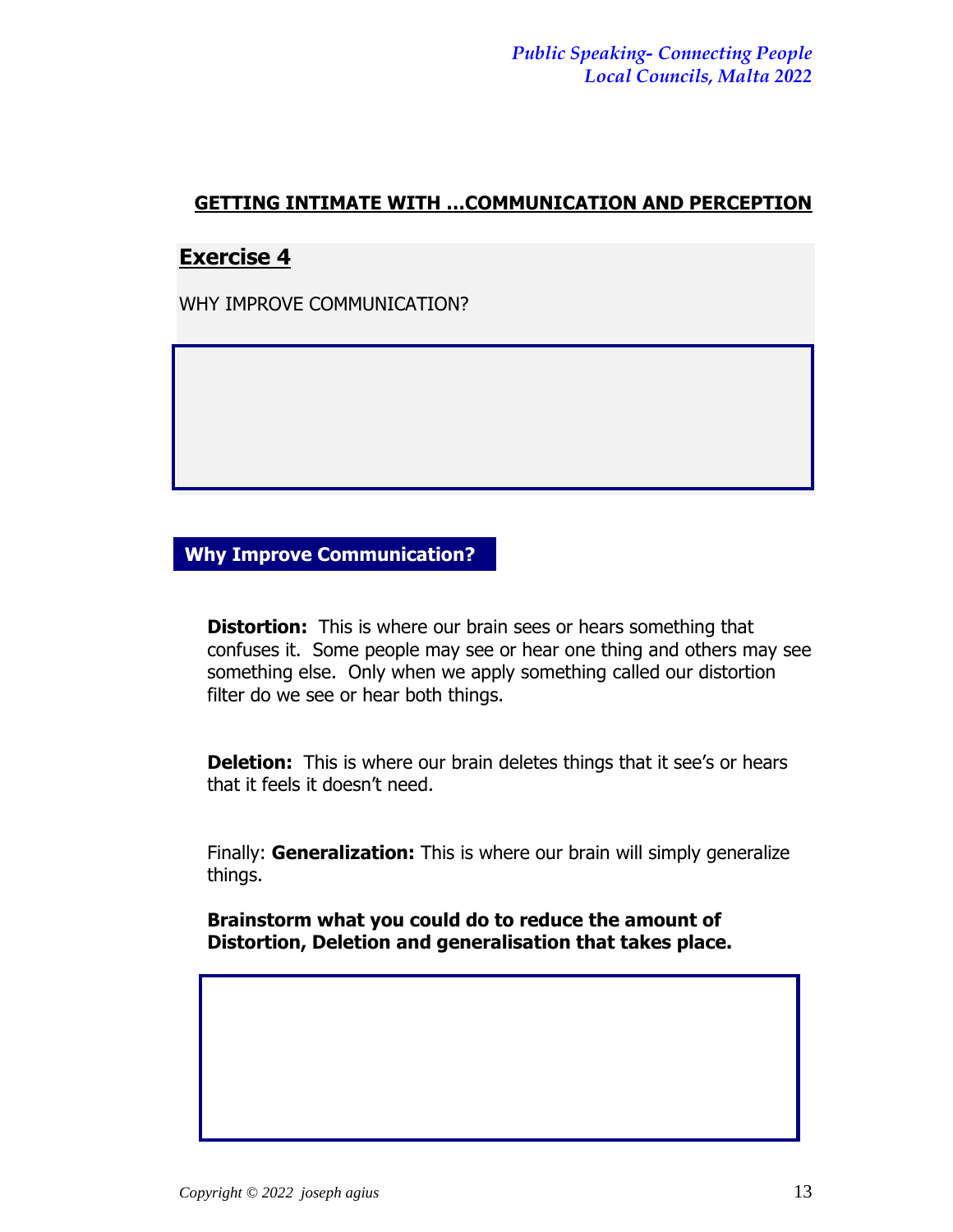## **To reduce Distortion**

- $\blacksquare$  Clear Descriptions don't leave things open to interpretation
- Clear methodical instructions
- Bullet point key points, don't mix key information into large paragraphs

### **To reduce Deletion**

- Highlight key points, or bullet point
- Summarise information
- Ouestion to check understanding

#### **To reduce Generalisation**

- Describe how what you are saying differs to the norm
- Provide clear methodical instructions
- Ouestion to check understanding.

When we communicate with people, we need to take into account that these things will occur. They are the things within us that control our perceptions of things and take on board information.

When we communicate with others, we need to ensure that we do what we can to reduce the amount of distortion, deletion and generalisation that occurs in the other person.

# **BE YOURSELF- SWITCH 'ON' YOUR CONFIDENCE!**

You Have The Power to Go for Anything You Want!

# ✓ **DISCOVER YOUR PASSION**

## ✓ **USE SELF DISCLOSURE**

If you want to influence people, use the stories that are the turning points for you and bring them to your audience.

> **Glenna Salisbury, former President of the National Speakers Association of America**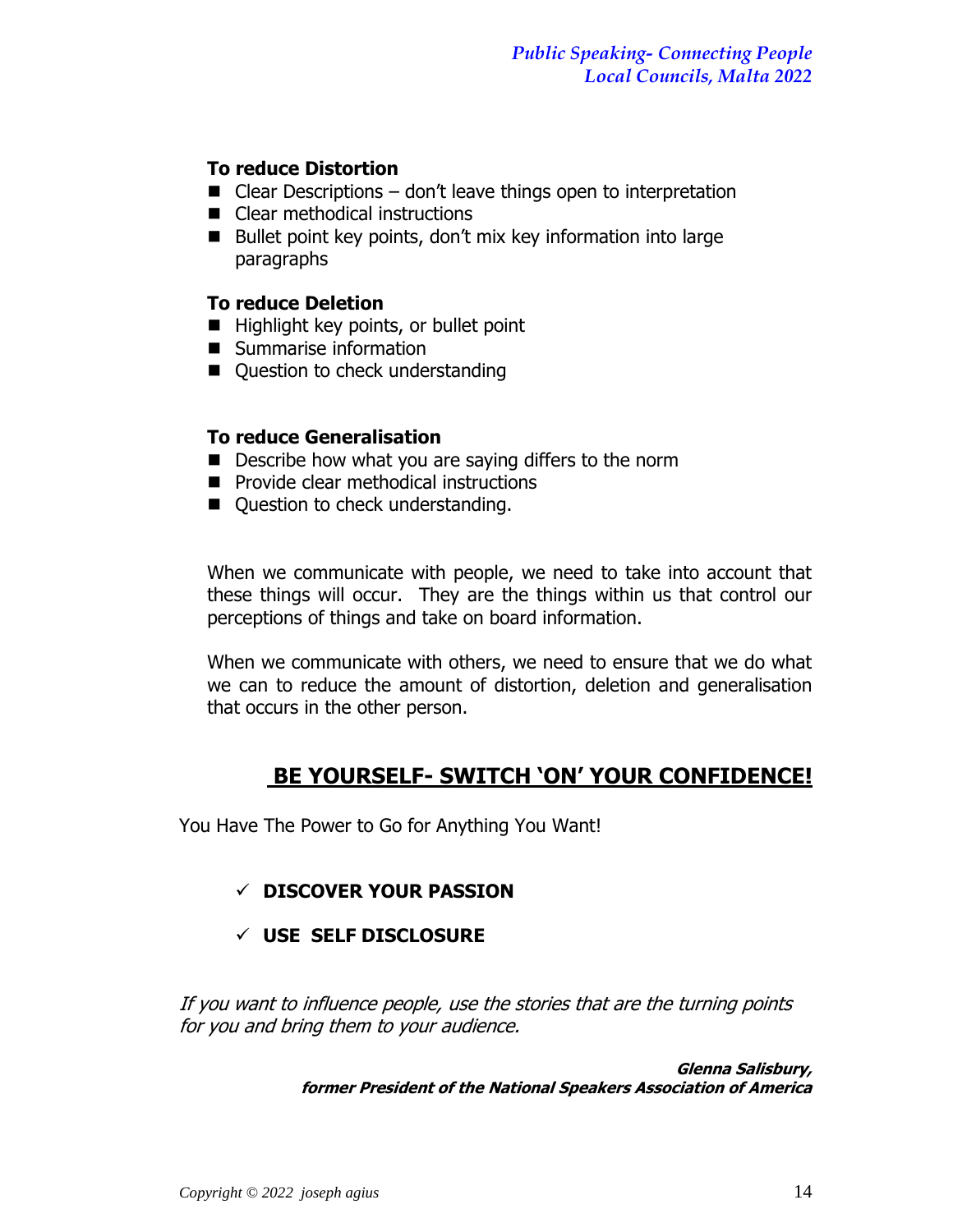**Exercise 5**

**NAME**

**BEST JOB – WORST JOB AND WHY?**

**BEST HOLIDAY – WORST HOLIDAY AND WHY?**

**What is your greatest achievement to date and why?**

**What is the hardest thing that you ever had to work for?**

**How do you see the next 5 years of your career progressing?**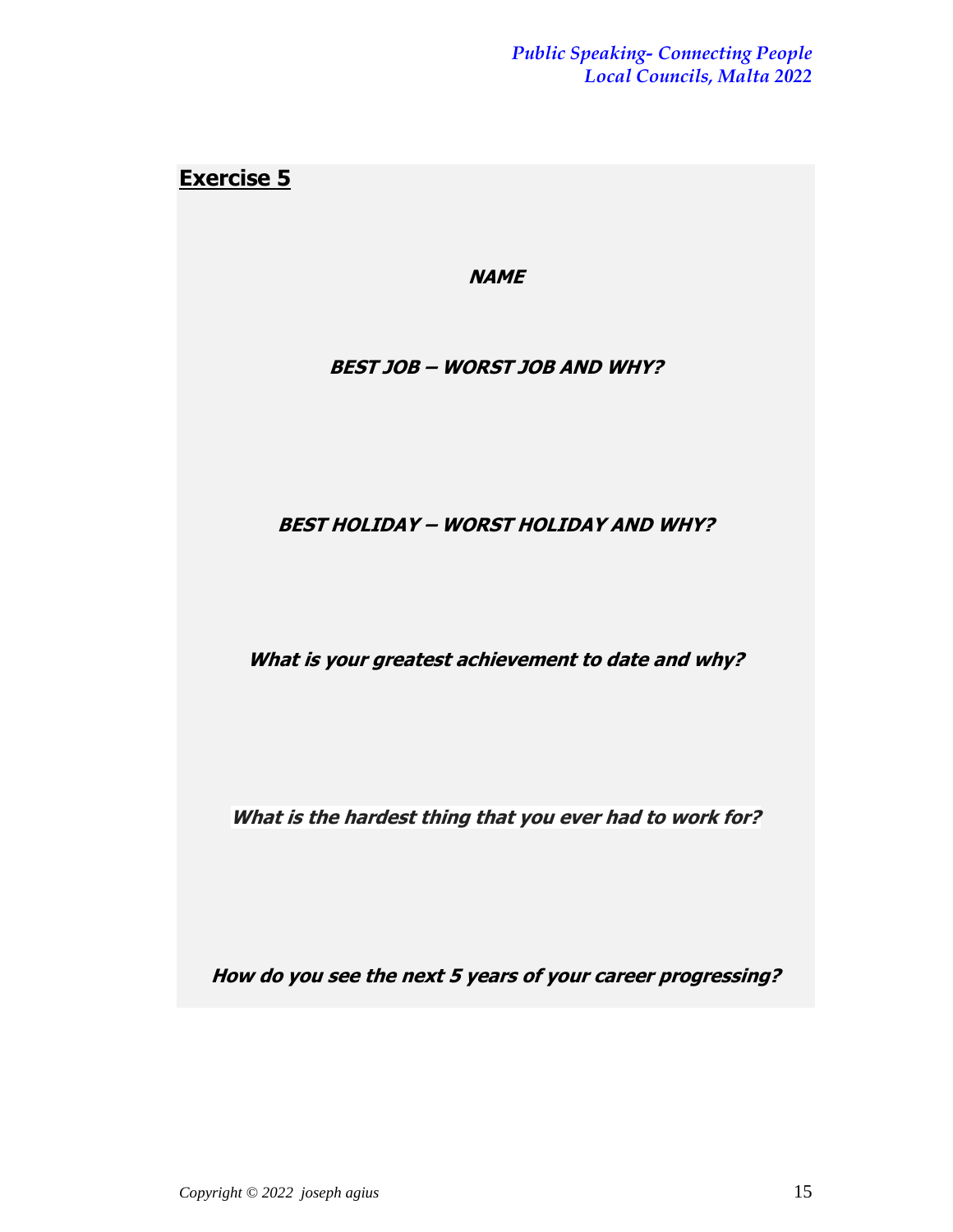# **SESSION TWO**

- $\triangleright$  Thou Shalt not be **Monotonous**
- $\triangleright$  Beefing up the speech

*'Sometimes shifting you perspective is more powerful than being smart'* – Astro Teller

# **THOU SHALT NOT BE MONOTONOUS**

- Humanizing Technical Information
- Know and Involve Your Audience
- Decide which type of talk, or combination of types, you're going to give: to inform, to persuade, to motivate, to entertain
- Create Mystery
- Hit Them with a Thought-Provoking Statement
- Ego boost the Audience
- It's **all** in the Title!
- Call on the Great Thinkers of the World to Back Your Point of View

#### Quoting Steve Martin: **'Everything you hear, see, experience, is usable'.**

Always keep on the lookout for stories. Keep a notebook with personal stories which you can use in your presentations.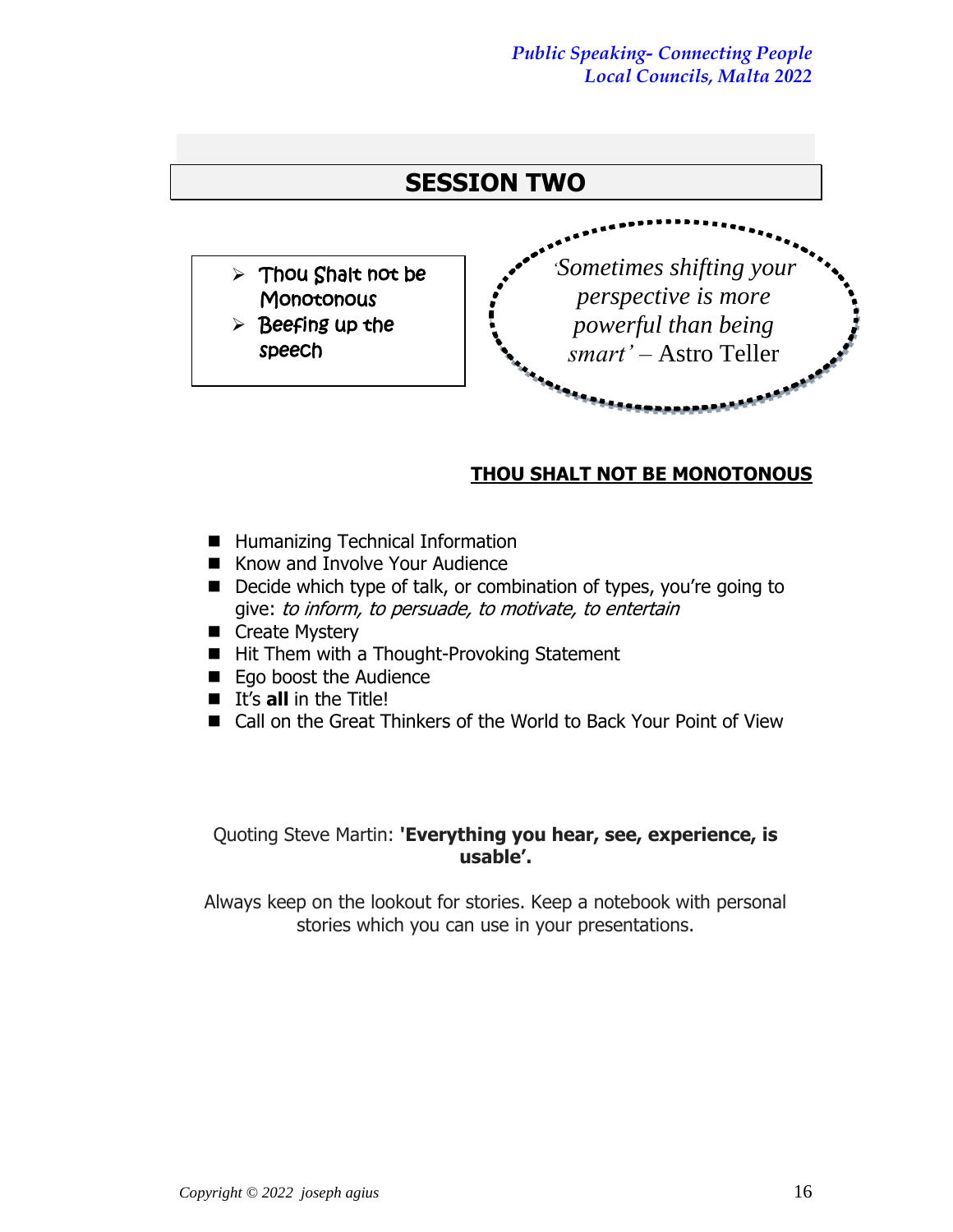## **BEEFING UP THE SPEECH**

## **Introductions:**

Which is the most engaging start to a speech? What is similar in how each speaker starts? Which is the hardest speech to stop watching after 60 seconds?

- **[Seth Godin](http://clicks.aweber.com/y/ct/?l=174wjb&m=3xjhGEUzG8XvRC_&b=aDHQNir6_L8zHag9ctUGcQ)** Blogger and Author
- [Jeff Bezos](http://clicks.aweber.com/y/ct/?l=174wjb&m=3xjhGEUzG8XvRC_&b=An.ovR6Dm1YwsVMseDAcKQ) Founder of Amazon
- **[Steve Jobs](http://clicks.aweber.com/y/ct/?l=174wjb&m=3xjhGEUzG8XvRC_&b=fULSJLjRBL2x905DcXhZgw)** Founder of Apple
- [JJ Abrams](http://clicks.aweber.com/y/ct/?l=174wjb&m=3xjhGEUzG8XvRC_&b=D4TN9AVI.EpCgBY6Vg8WJg) Creator of Lost
- [Elizabeth Gilbert](http://clicks.aweber.com/y/ct/?l=174wjb&m=3xjhGEUzG8XvRC_&b=d1G1XAQj28ncHnL4oO7blA) Author "Eat, Pray, Love"

Which is the single most engaging speech, the one that is hardest to stop watching after 60 seconds. Why? What did the speaker do a) with words b) with facial expression c) with voice changes?

(Conor Neill, 2013)

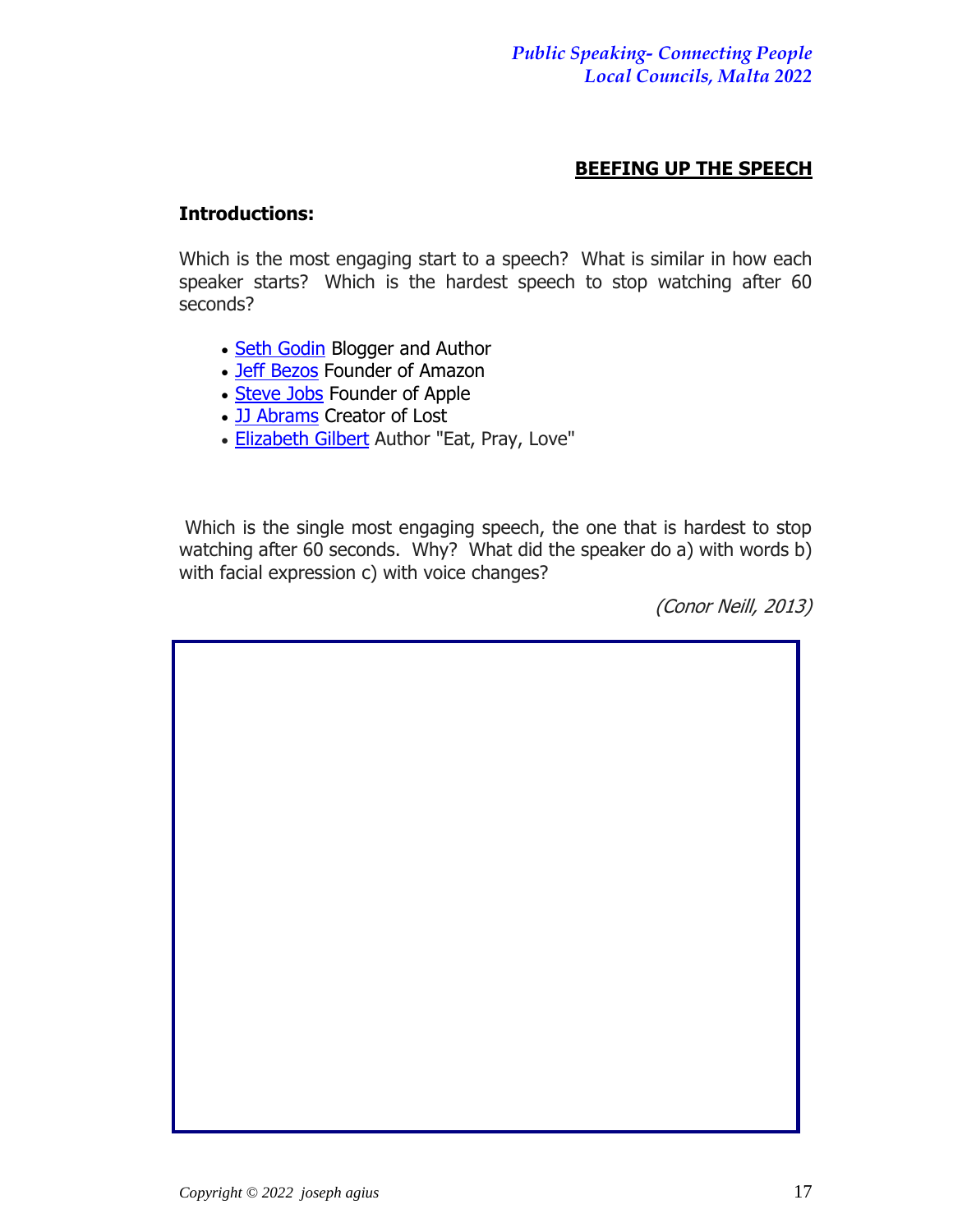- ➢ The Art of ...Delivering a Speech
- ➢ Gotcha! ....Impromptu Speaking
- ➢ Love 'Em or Hate 'em...Interviews



## **THE ART OF… DELIVERING A SPEECH**

# **Exercise 6**

- Think of a person who is an effective communicator
- What can this person do to make him/her able to communicate effectively?

# **Exercise 6 A**

• **Watch 'Uncovered: Body Language Secrets 2017' Sky News.**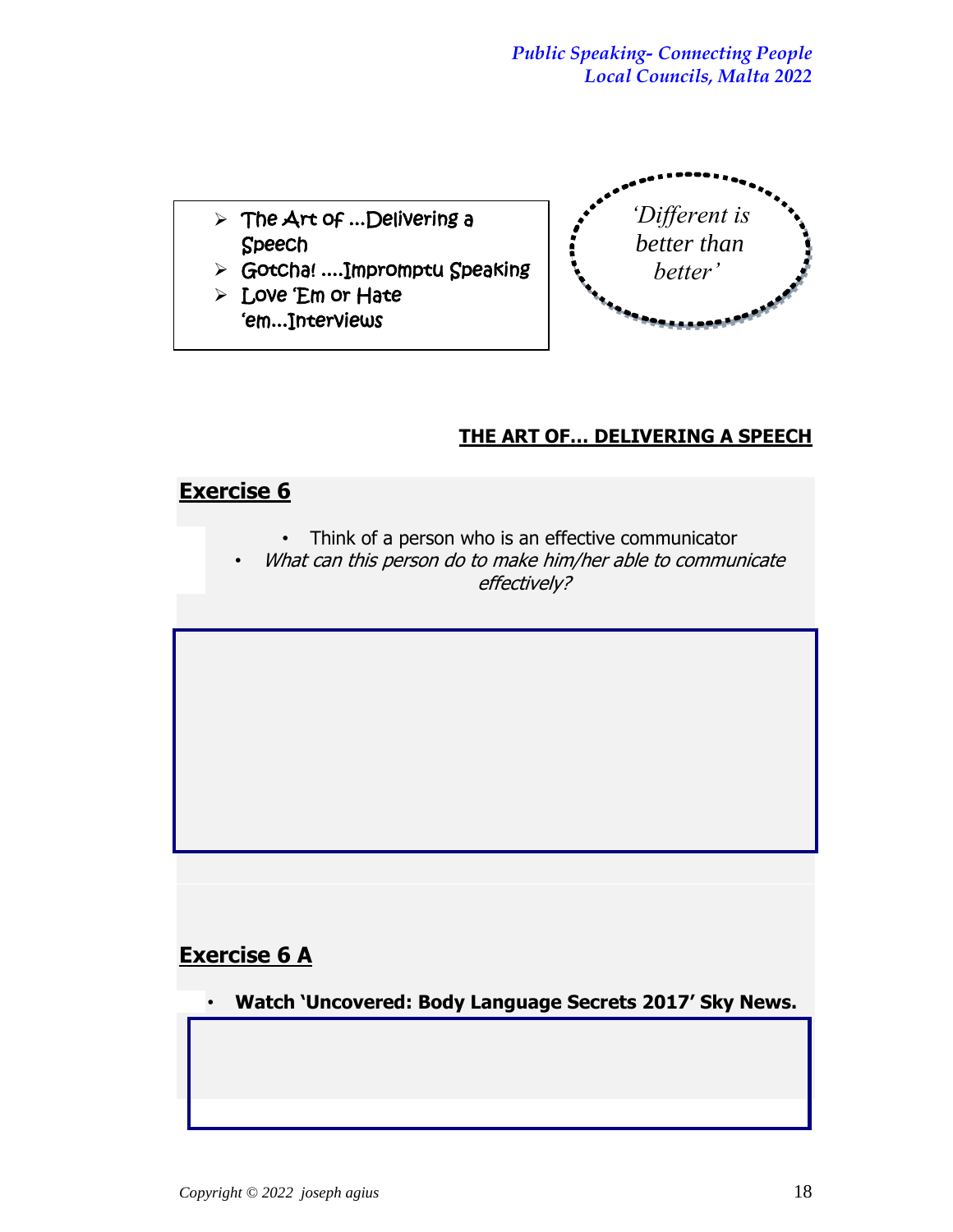### **Communication**

**LACK OF COMMUNICATION** …. A major source of conflict and misunderstanding.

**COMMUNICATION -** Never simply a matter of words!

One of the key skills to being assertive is to understand how your body language may appear to others.

A piece of work by Dr Albert Mehrabian describes that effective human communication is made of three parts. Mehrabian describes communication being made up of:

- Voice
- Words
- Body Language.

He also described these as a percentage.

**Communication** …. %: 55% Gestures and Body Language; 38% Tone of Voice; 7% Words



#### NON VERBAL COMMUNICATION

# **Comments on Communication:**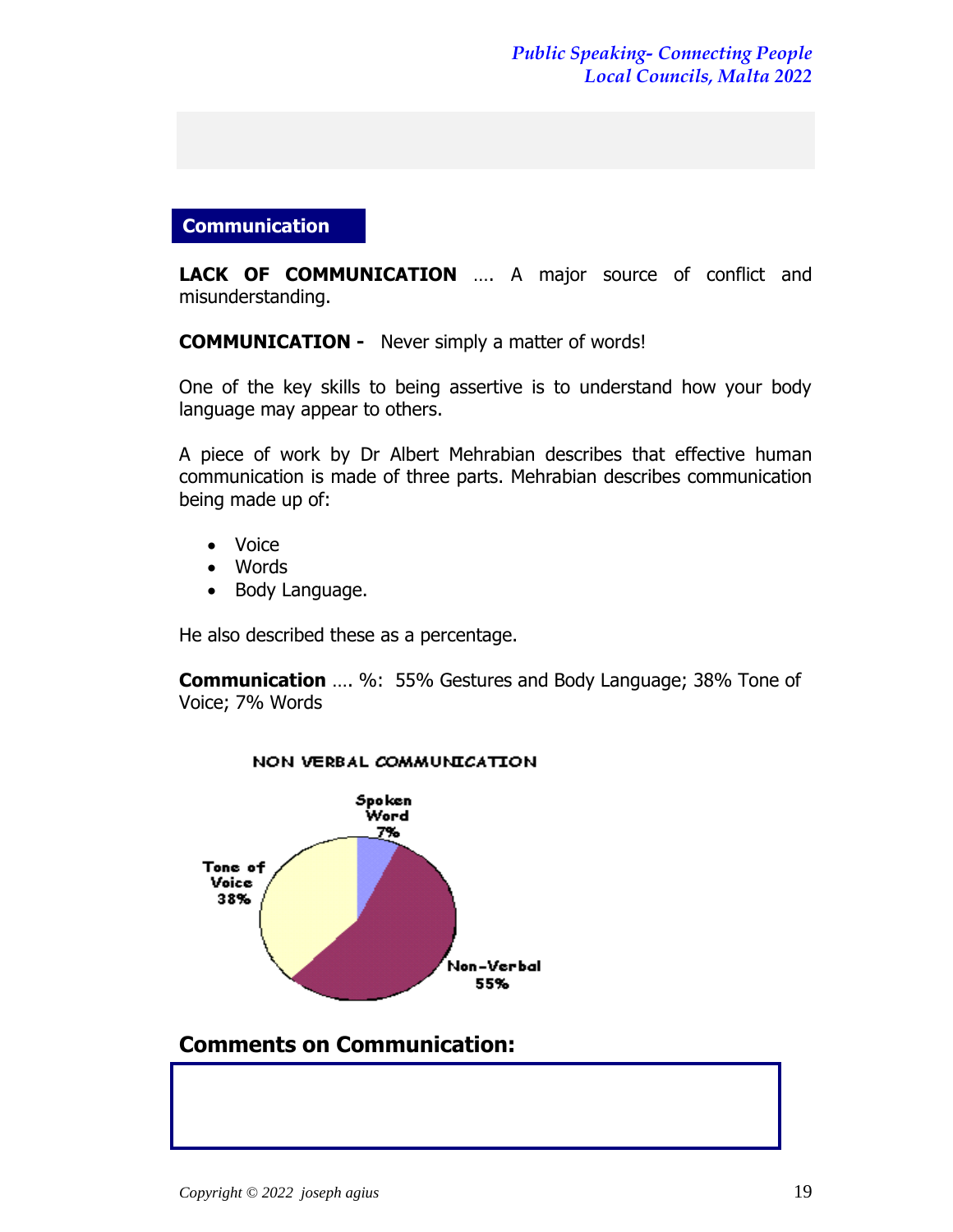# **GOTHCHA! ... IMPROMPTU SPEAKING**

- 1. Being unexpectedly asked to say a few words can happen anytime you're in a group of people, but rarely when you aren't perfectly qualified and prepared to comply.
- 2. 'A few words' is literally all that's wanted from you, so you only have to speak for a minute or two to fulfill your obligation.
- 3. The expectations of the audience in these circumstances aren't very high, so there isn't a lot of pressure on you.
- 4. All impromptu speaking requirements can be met by telling a story or making a single point. Just ask yourself, 'What can I say about this person or this topic?' and then expand on the first thing that comes to mind.
- 5. Anytime you're going to be in a situation where there's even the remotest chance of having to say a few words, give some thought to what you will say if asked.

Lyman MacInnis, 2006

# **'Do's' and 'Don'ts' in the art of impromptu speaking**

# **Do's**

- $\checkmark$  Take charge. Wait just a moment until you have everyone's attention. Then begin.
- $\checkmark$  Choose your opening carefully, building upon the remarks of others if possible, and then moving along to your theme and the one or two points that will support it.
- $\checkmark$  Try to speak in a logical sequence, developing your theme chronologically (such as past, present, and future prospects), spatially or geographically, or by component parts.
- $\checkmark$  Search out any points of conflict or uncertainty, and try to resolve them.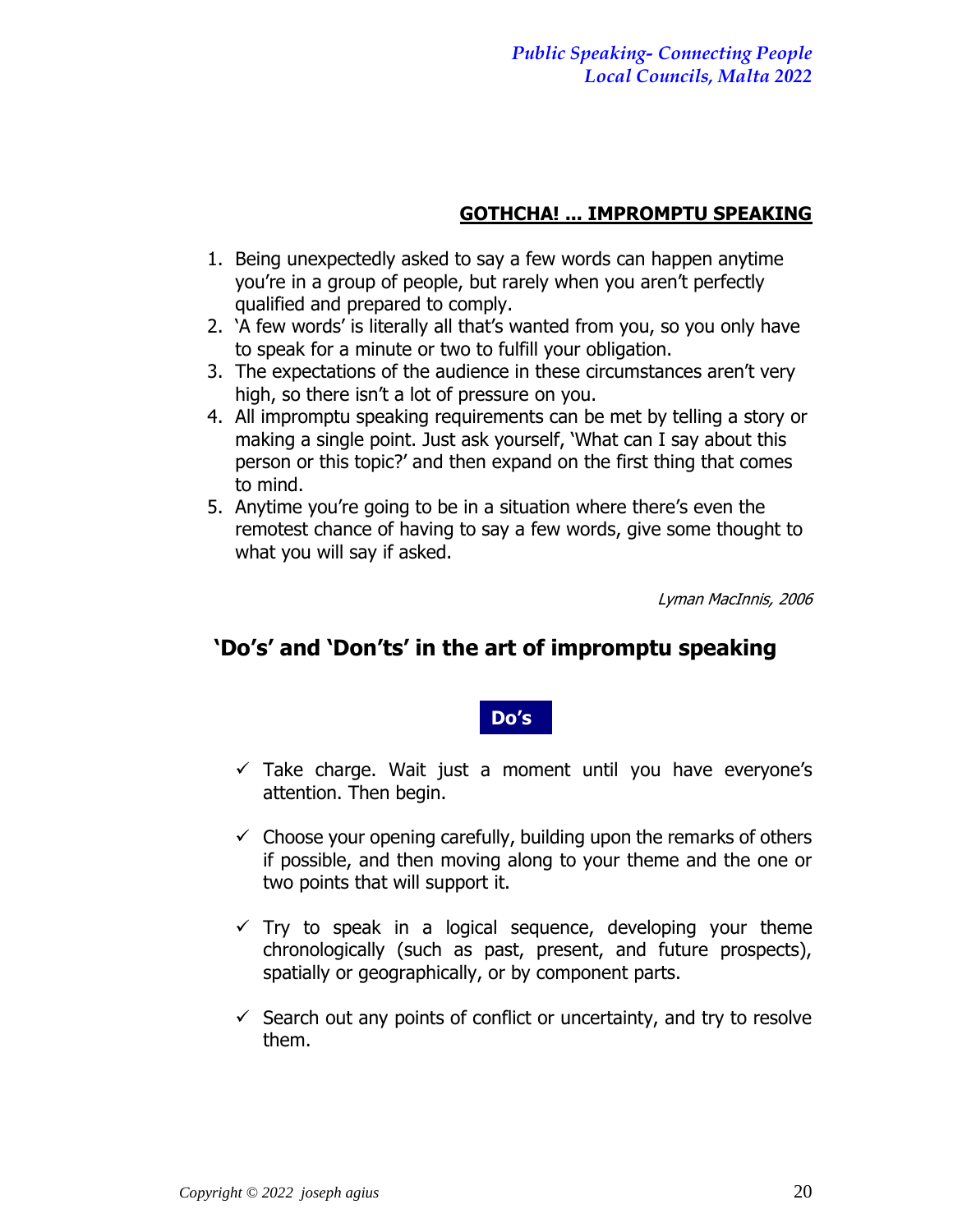- $\checkmark$  Define terms or make explanations when necessary. Be sure that as you detail information, you indicate its relationship to points already raised.
- $\checkmark$  Choose your language carefully. This will give you time to think of what to say, and will help you relax.
- $\checkmark$  Relate ideas to the experience of the individuals in the group.
- $\checkmark$  Be prepared to alter or adapt your remarks and be alert and pay attention to smiles and frowns.
- $\checkmark$  Try to approach the situation in the same spirit as you would a conversation with a group of friends.

# **Don'ts**

- $\checkmark$  Don't try to cover everything you know about a topic. Your remarks should be simple, brief, and direct- not exhaustive.
- $\checkmark$  Don't be unnecessarily complex or controversial.
- $\checkmark$  Don't apologize for your lack of preparation, and complaint that you didn't expect to give a speech.
- $\checkmark$  Don't think you have to be witty or humorous in order to get and hold the audience's attention.
- $\checkmark$  Don't repeat yourself needlessly, wander aimlessly from point to point, or stay on one point too long.
- $\checkmark$  Don't assume everyone understands your jargon.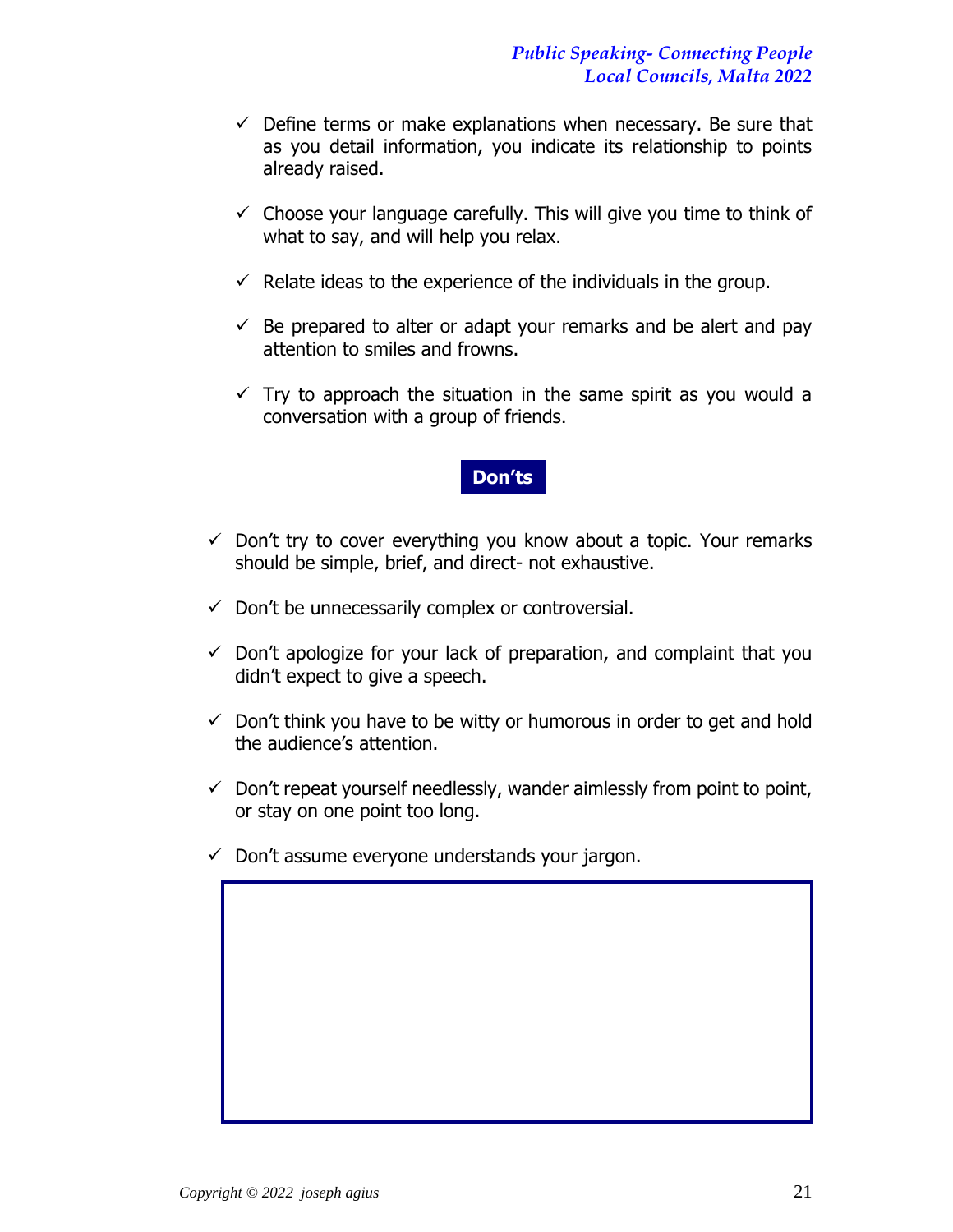# **LOVE 'EM OR HATE 'EM....INTERVIEWS**

- $\checkmark$  Research about the organization
	- $\checkmark$  Be well rested
	- $\checkmark$  Clean up social media
		- $\checkmark$  Dress for the job
			- $\checkmark$  Be punctual
- $\checkmark$  Be enthusiastic and passionate as possible
	- $\checkmark$  Answer questions clearly and concisely
		- $\checkmark$  Make the organization 'want you'!

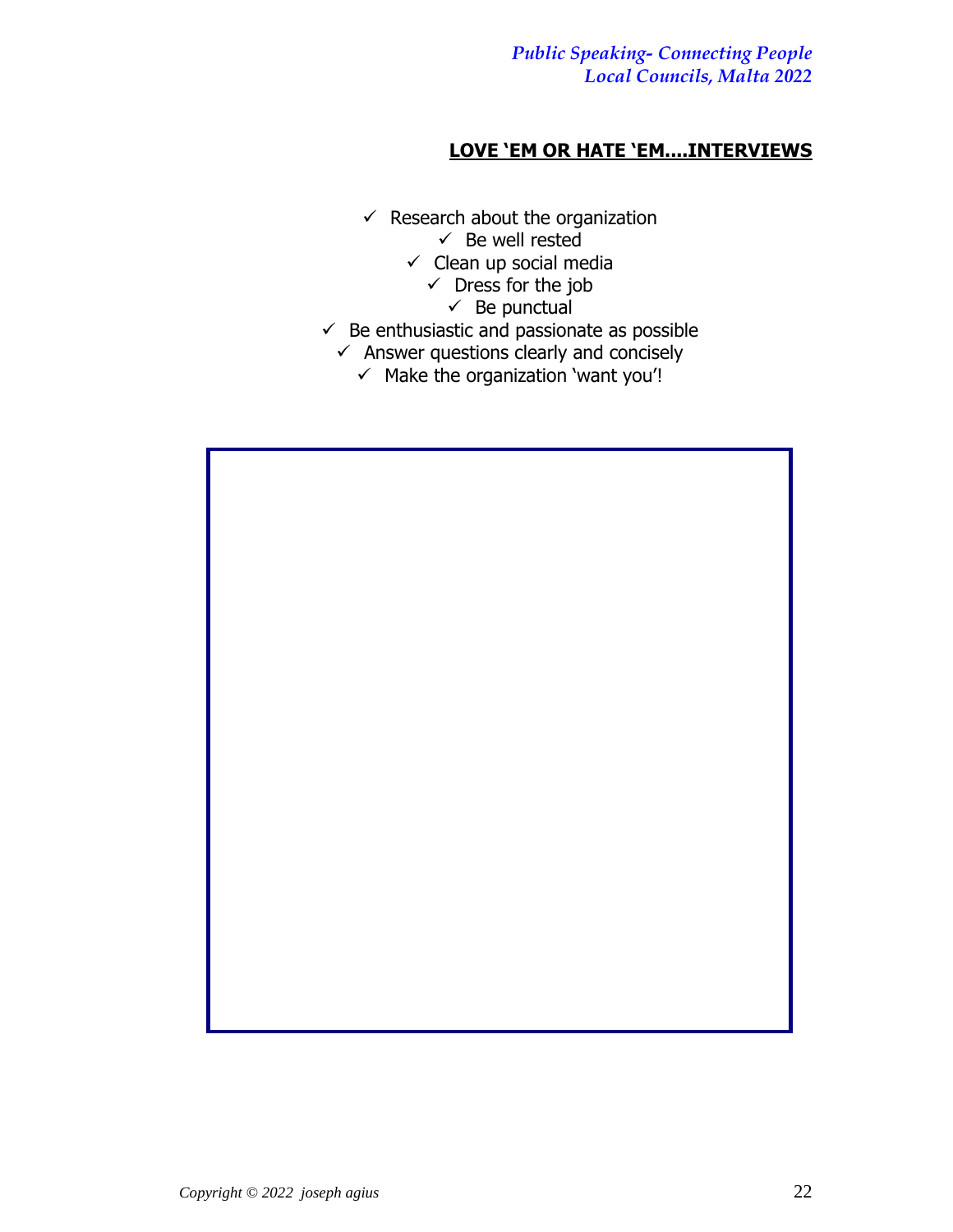➢ Presenting Under Pressure- Hostile **Audience** 

*'They told me I was different. The best compliment ever'*

#### **PRESENTING UNDER PRESSURE**

#### **Hostile audience!**

Ask yourself the following questions:

- Why are these people negative and uncooperative?
- What are some of the difficulties they have in understanding your actions or point of view?
- What common ground do you have with these listeners?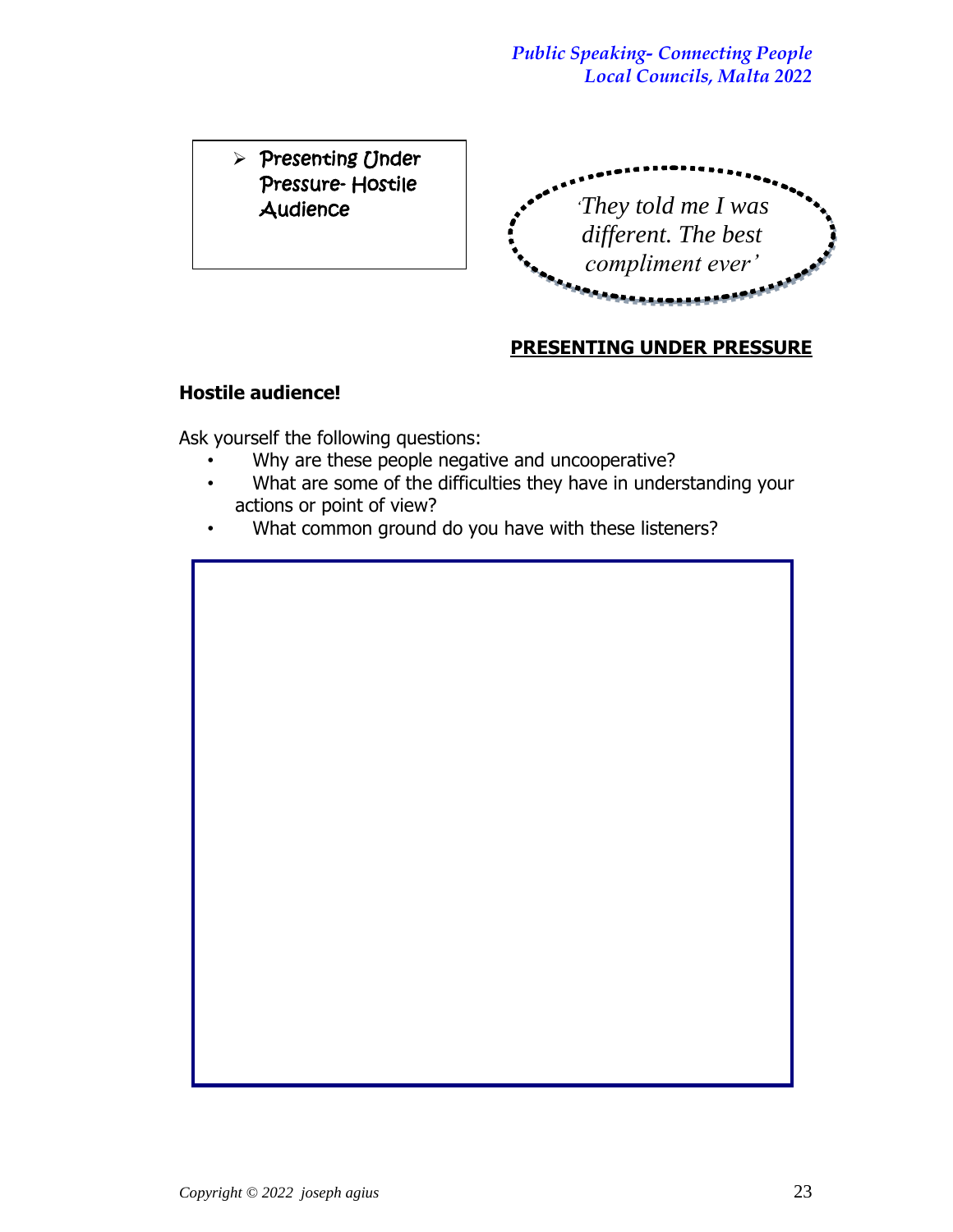

# **RE-VISIT THE SECRETS OF PUBLIC SPEAKING**

## **BE PREPARED FOR EVERYTHING**

Prepare a checklist of your technical equipment and all the bits and pieces you'll be needing on the day.

Make contingency plans….always have a Plan B…and even Plan C!!

Be prepared to give a shortened version of your talk.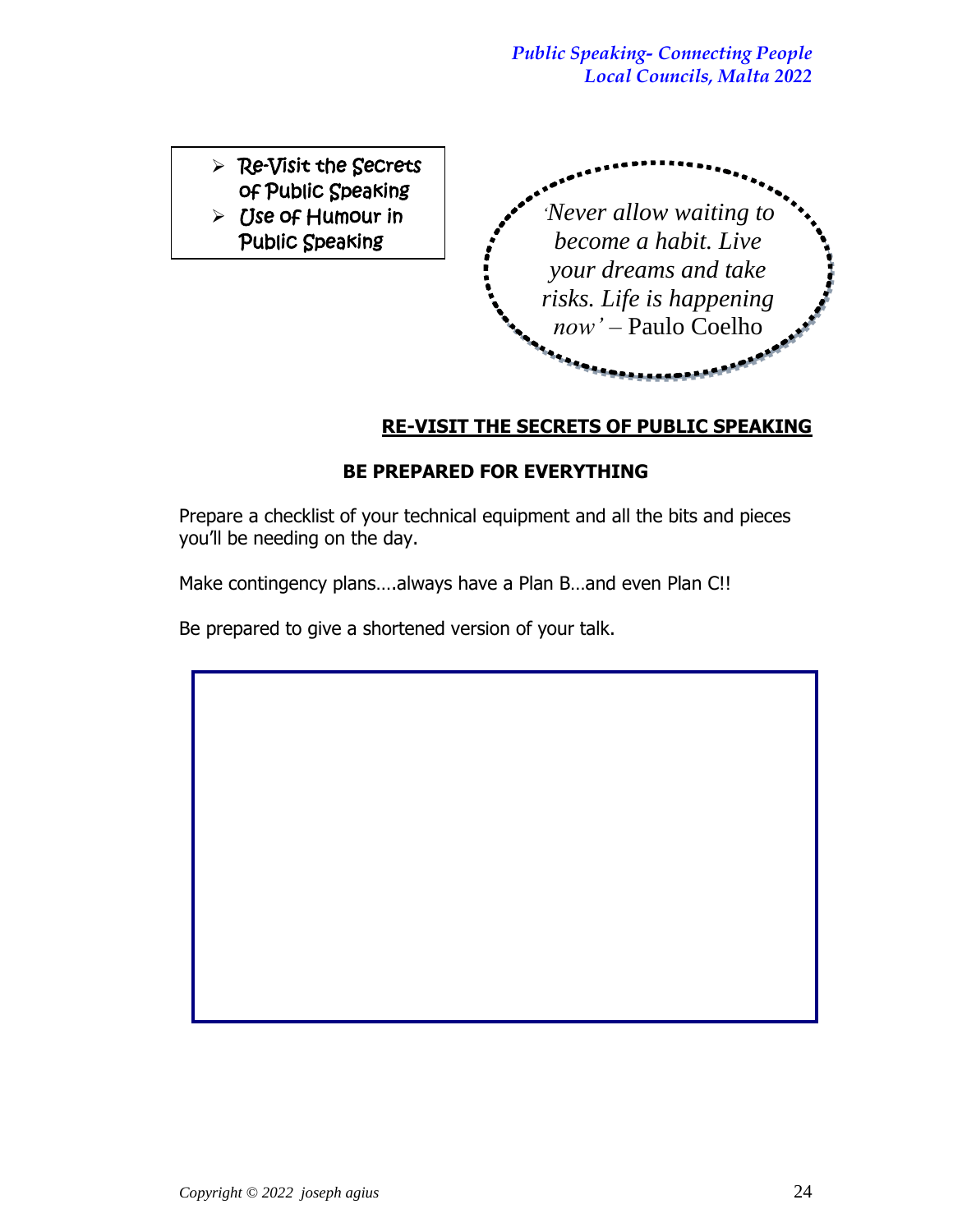# **THE USE OF HUMOR**

David Nihill, author of **'Do You Talk Funny?'** and founder of **'FunnyBizz Conference'** notes that 'the safest humor involves personal stories because they are guaranteed to be original and can be easily practiced and perfected … Tell the stories that you already tell around your colleagues, friends and family'.

## **Guidelines for humor**

- $\checkmark$  Responses to introductions should be modest; make gentle fun of yourself; at all costs, avoid seeming pompous and self- important.
- $\checkmark$  Don't offend; ethnic jokes are usually in poor taste. But witty humor poking gentle fun at certain groups- accountants, or lawyers, or politicians – is acceptable.
- $\checkmark$  Never, never allow yourself to get flustered if a joke falls flat.
- $\checkmark$  Good story-tellers don't telegraph their material. Don't say, 'here's a funny story for you …'
- $\checkmark$  Always avoid long and possibly tedious jokes. If one doesn't click, the speaker is in bad shape. Except in rare cases, keep them short.
- $\checkmark$  Whenever possible and appropriate, tie in humor with personalities at the event. A simple example would be, 'Your president was telling me about the insurance business all through dinner, and that reminds me...' or, 'I remember a fellow who used to work for me  $-$  a big, husky guy with a loud voice- like your chairman…' Or refer to someone in the audience whom you know.
- $\checkmark$  When you want to use a joke from, for instance, a magazine, don't just pick up exact words. Study it. Consider how it will sound – not how well it reads. Adapt it for the spoken word.
- $\checkmark$  Humor is almost invariably best when you tie it into something of current and immediate interest, such as today's financial news, or a headline in the morning paper, or something that occurred in the course of the program.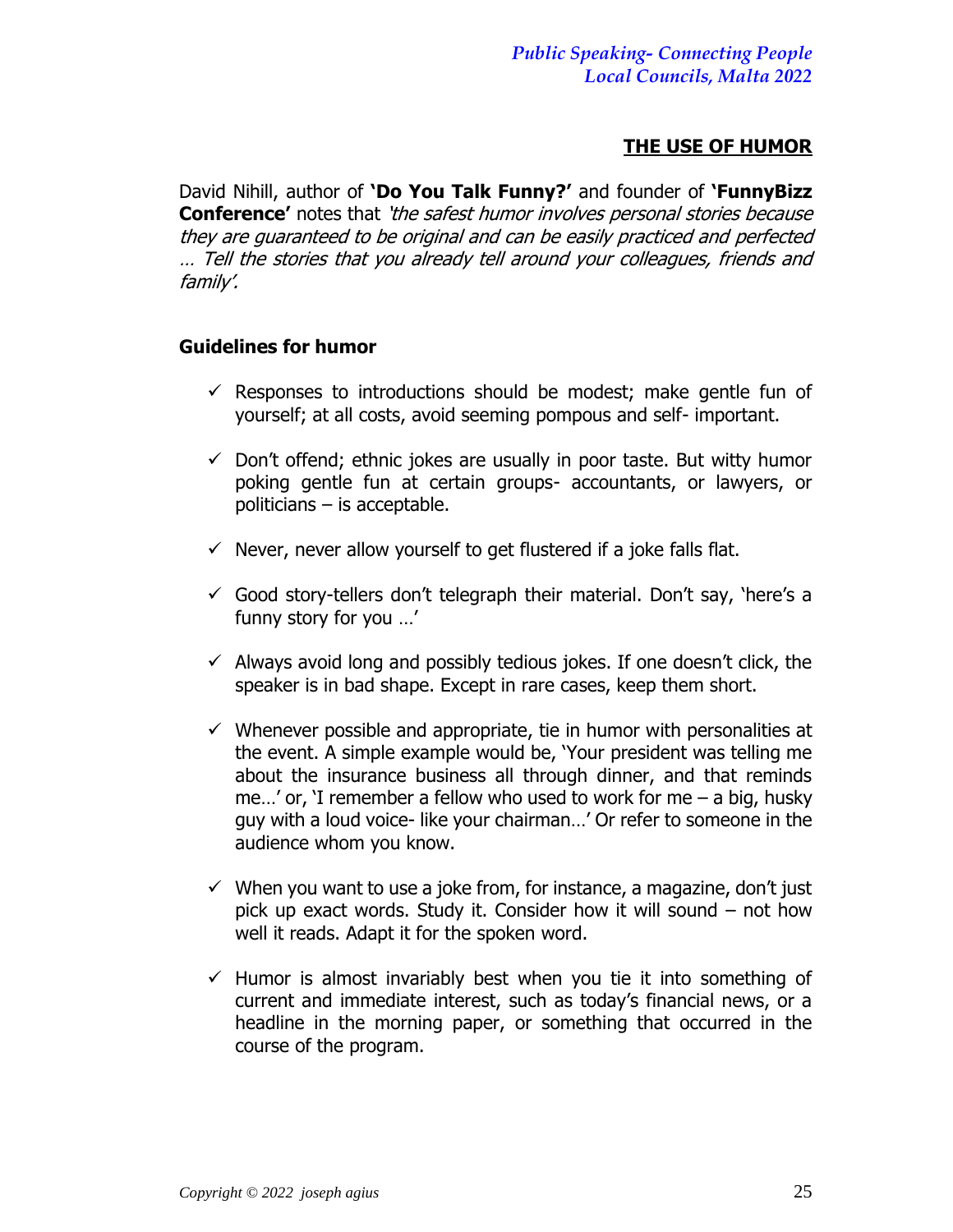$\checkmark$  Always keep the occasion and the group clearly in mind in planning the humor you intend to use. Was there a golf tournament for the group that afternoon? Use golf jokes. What is the significance of the date? Is it a commemorative date? Did some special occasion occur just before the event, or will one soon be forthcoming? Such facts can provide inspiration for uncovering the right material.

## **Tips on using Humor**

- $\checkmark$  **Funny stories and anecdotes** most commonly used at the very beginning of a speech, and are usually meant to put the audience at ease. Humor that's responsive to the introduction- or, sometimes, to the overall circumstances- is always appropriate. Otherwise, however, a humorous opening to a speech should smoothly lead the speaker into the subject at hand.
- ✓ **Humorous stories** should never be read- tell the story- that's one reason why the speaker has to have a sense of humor and enjoy the story; if he doesn't, he may wreck it.

Humorous stories within a speech should always be relevant to whatever is being discussed.

Humor is also commonly used to close a speech- use careful judgment- you don't want to end a very serious speech with a funny story.

 $\checkmark$  Wit- a speech, like normal conversation, can have plenty of humor without telling jokes. A witty phrase or clever word choice can be most effective. Usually it isn't meant to get a laugh, but it can cause smiles and favorably impress an audience. If you are by nature a witty person, by all means use your talent. Note; this usually requires some acting on your part; proper emphasis and voice control; perhaps actions such as looking up, pausing, and delivering the quip. Important rule; don't try puns! They rarely work in speeches.

#### ✓ **What 'day', 'week' or 'month' is it?**

Example: you're addressing a group of public accountants, and you being 'you may be aware that today is lady Godiva day. Inspired by her example, I'm not going to hide anything from you!"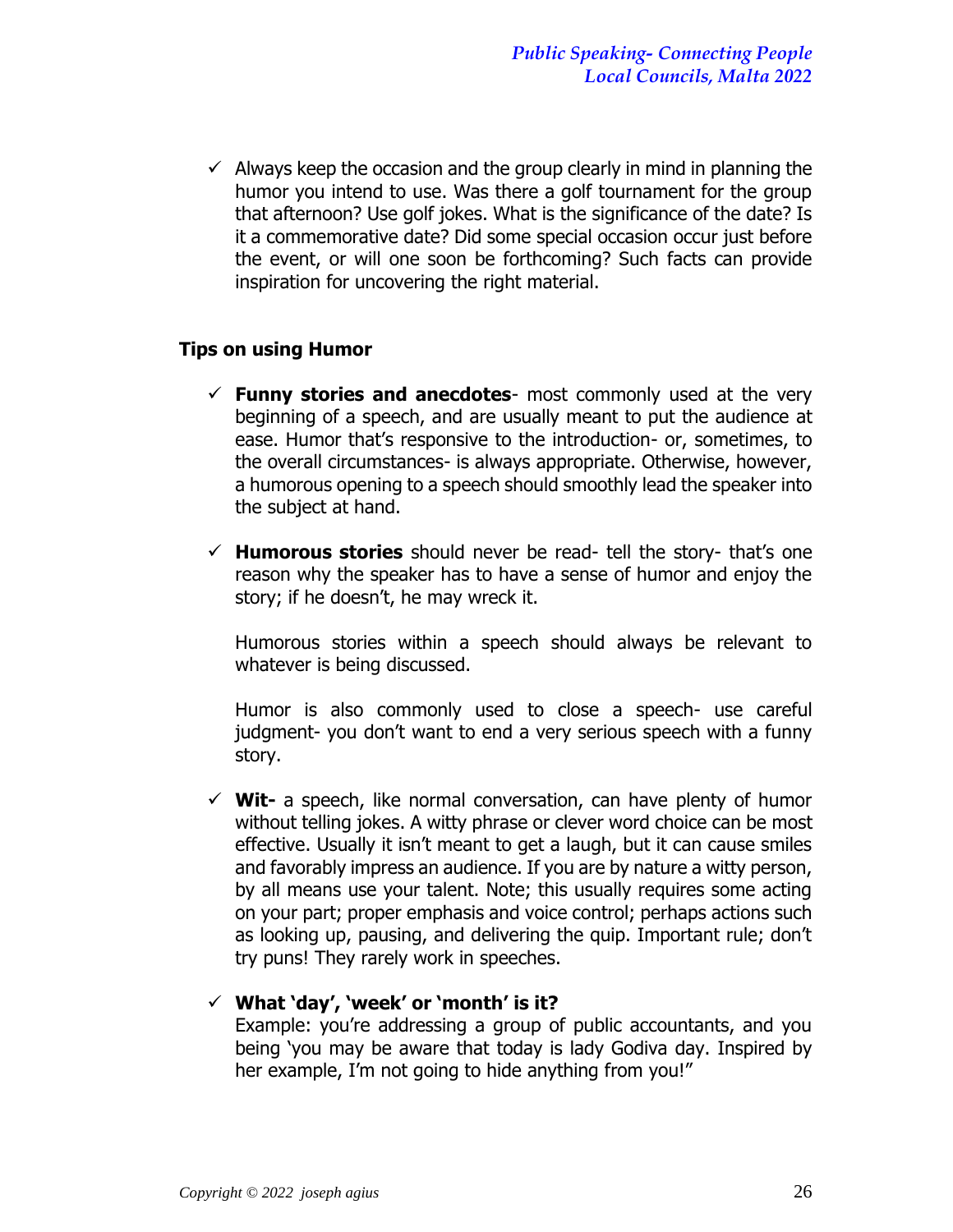#### **Public Speaking: Self-Effacing Humor**

Self-effacing humor, or making fun of yourself is quite a contrast. It is a very powerful form of humor that gets its strength from highlighting your weaknesses. It seems that people who have the ability to laugh at themselves in just the right amount during a public speaking engagement are perceived as secure, confident, strong, and likeable.

With this type of humor, a little goes a long way. If you overdo it during a public speaking engagement, you will look like a doomsayer who is always putting yourself down. If you can't bring yourself to use any self-effacing humor, you should learn. I must be candid here. Most people hate to deal with a stuffed shirt. Unfortunately, if you can't poke a little fun at yourself, that is the way you are perceived.

I think the reason self-effacing humor works so well is that weak people feel the need to inflate themselves and powerful people don't. If you have the confidence to tease yourself, you are indirectly sending the message to the audience that you are secure and powerful. Most audiences can see right through speakers who are trying to puff themselves up. It turns them off quickly.

The person who is not afraid to tease him or herself is the one who makes the greatest connection with the audience because everyone in the audience has embarrassed themselves or failed at something at one time or the other. If you use self-effacing humor, the audience knows that you, as the presenter, know how it feels to fail. That is a very powerful magnet.

Katharine Rolfe, President of The Lighten Up Club, takes self-effacing humor one step further. She says, 'I call it self-appreciating humor because it conveys a positive appreciation of ourselves as humans who are simply out there doing our best and bumbling along as we go.' Katharine's organization believes the key to a happy life is the ability to laugh at yourself, for then you are never without a source of amusement.

Unless you are a Don Rickles type presenter (known for his hockey puck teasing style of humor), you should never set yourself up as superior to the audience either socially, financially, or intellectually. You want the audience to accept you as one of them. Let them feel superior to you in some way. Your audience would rather hear about the time you fell on your face, rather than the time you won the race.

That is why self-effacing humor is great during speaking engagements. The audience likes the fact that you openly admit your weaknesses. They laugh, but they still respect you because you are self-confident enough to joke about yourself.

There are any number of things you can tease yourself about. Your physical appearance is good if you are especially tall, or short or fat or bald. Just make sure that the physical appearance is obvious to the audience. If you are disorganized, you could tease yourself about that. If you can't parallel park, you could tease yourself about that. Just about anything will work as long as you are the target.

What you want to avoid teasing about is any subject that has a direct tie to your credibility. For instance, if you were a nuclear control room technician, you would not want to joke about the time you pushed the wrong button. But, if you got fired from your job as a nuclear control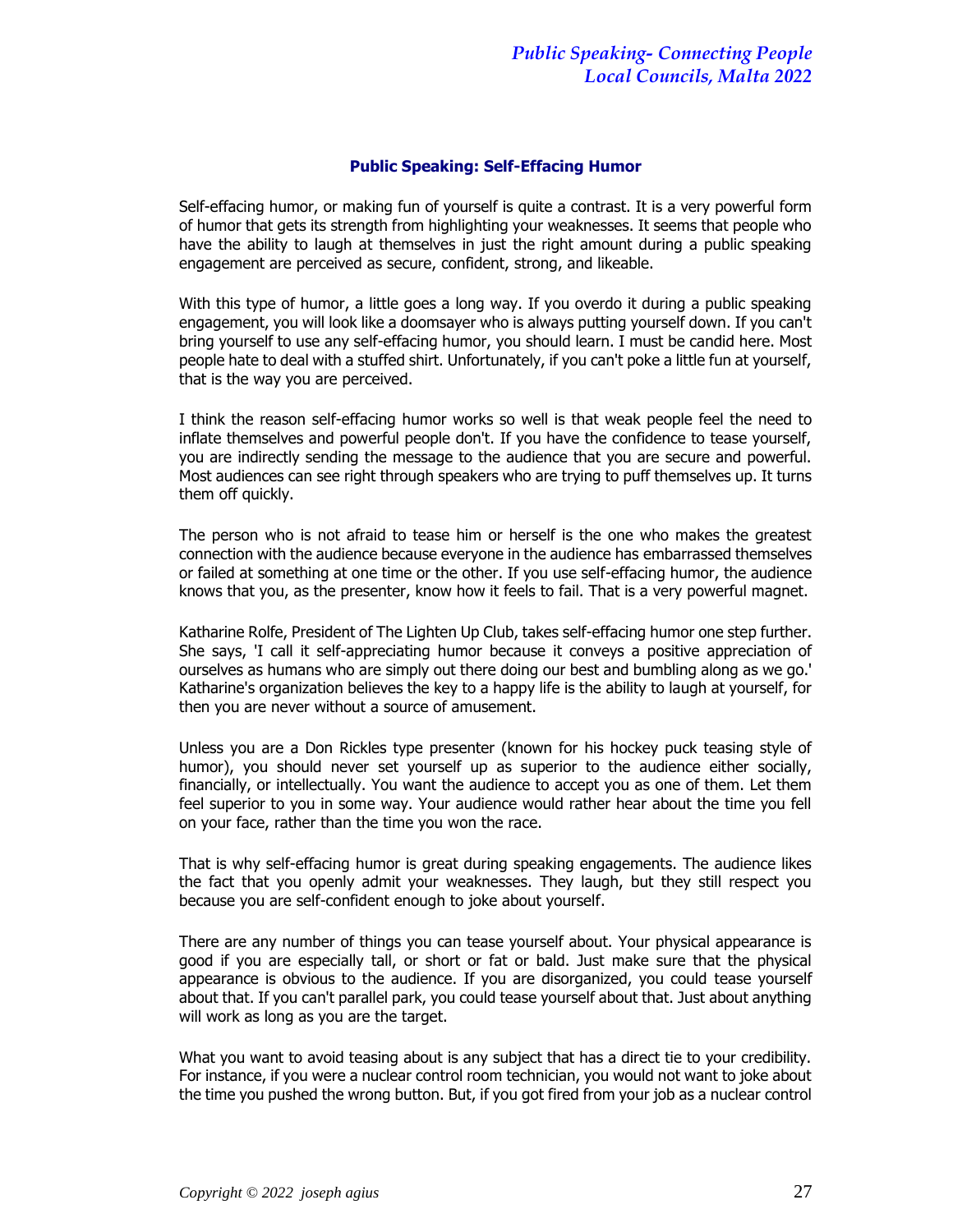room technician for almost pushing the wrong button, then this fact might be a good topic for humor. It could turn into a great topic if you now own a landscaping company or are in some other non-threatening position.

To use self-effacing humor, you don't necessarily have to joke about yourself. You can make fun of your family background, your profession, or anything else that directly relates to you. I tell a story in my presentations about the time my mom came from our very small hometown to visit me in the big city of Washington, D.C. The audience hears about how small Claysville is and that my mom's house is way out in the sticks. We didn't have city water, or city sewerage, or cable TV. I then go on to tell how we took a trip on the Spirit of Washington for a dinner cruise and went sightseeing all over the capital. Here's how the end of the story goes:

"When we got home that evening I was exhausted, so I told mom I was going to bed and that I would see her in the morning. She said, "OK. I'm just going to watch the news and then I'll go to bed." I got up at about 2:00 a.m. and there was mom sitting in front of the TV. Her head was nodding and drooping. I said, "Mom. What are you doing?" She said, "I'm just waiting for the news to be over." Well she would have waited a long time because she was watching . . .CNN 24 hour headline news."

In this story I was not directly teasing myself. I was teasing about my small town background and about the innocent and funny boner my mom pulled when she came to visit.

Former president Ronald Reagan was a master at using self-effacing humor. In his bid for the Presidency in 1980 his age appeared to be his biggest obstacle. He attacked the problem with self-effacing humor. He would joke about his age all the time which turned age into a non-issue. He told a group of reporters once, 'Thomas Jefferson once said, 'One should not worry about chronological age compared to the ability to perform the task.' . . . Ever since Thomas Jefferson told me that I stopped worrying about my age.'

Look for opportunities to tease yourself. This will be one of your most powerful tools to connect with the audience and a subtle way to show your strength.

> **Advanced Public Speaking Institute** 3105 Sergin Ct. • Virginia Beach, VA 23452 (757) 431-1366 • Fax (757) 431-2050

Contact: [orders@antion.com](mailto:orders@antion.com) Visit our Blog at [http://www.GreatPublicSpeaking.BlogSpot.com](http://www.greatpublicspeaking.blogspot.com/) Copyright  $\widehat{A}$ C 1998 - 2014 Advanced Public Speaking Institute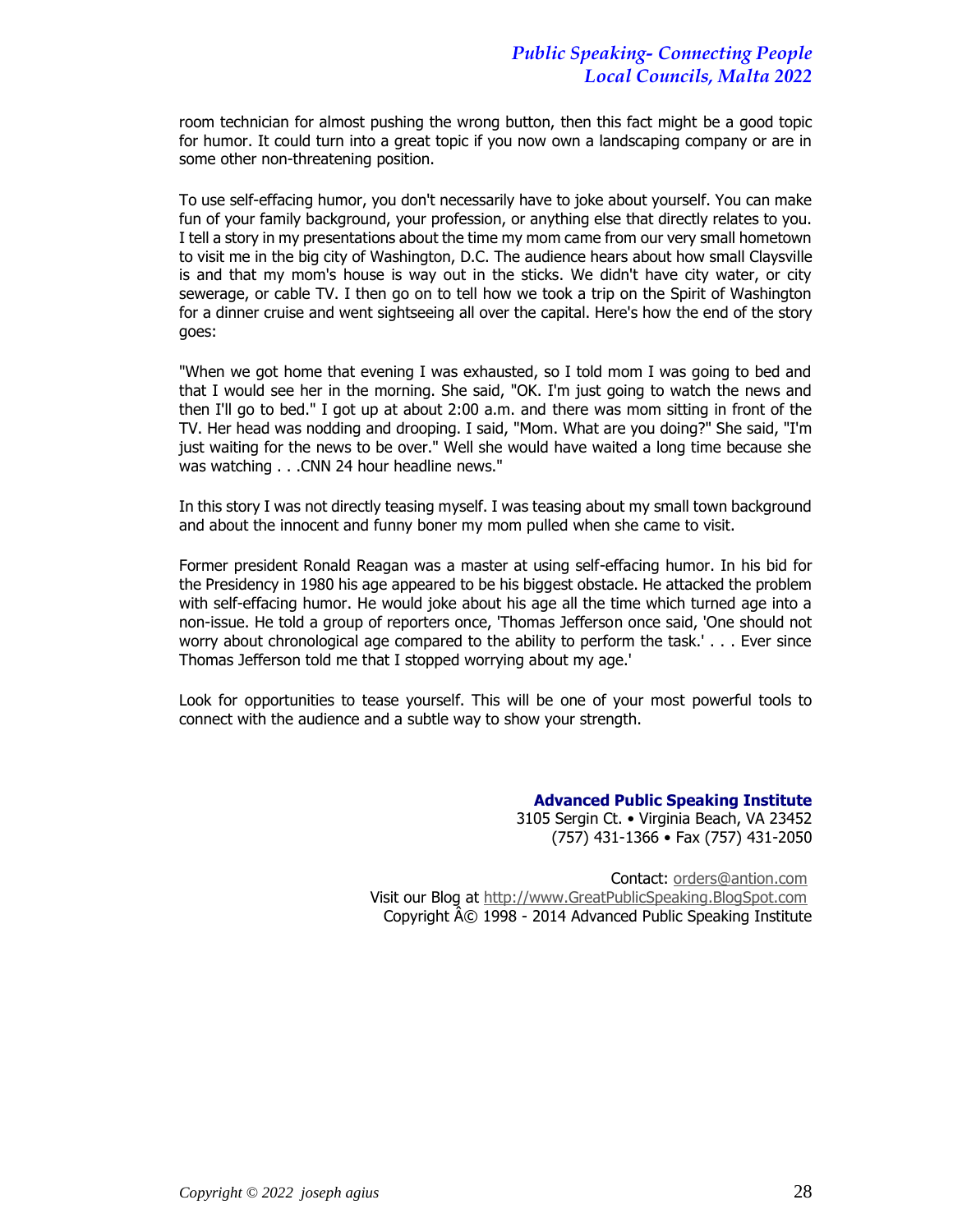

# **ANALYZING THE SPEECH**

#### **Topic: OBSERVER ANALYSIS**

#### **ITEMS COMMENTS**

| <b>SUBJECT:</b> of interest, significance?<br>Adapted to speaker, occasion?<br>Subject properly narrowed?                 |  |
|---------------------------------------------------------------------------------------------------------------------------|--|
| <b>ANALYSIS:</b> approach to subject<br>original, interesting? Central idea,<br>goal purpose clear? Interesting<br>ideas? |  |
| <b>MATERIAL: specific, valid,</b><br>relevant, sufficient, interesting?<br>Properly distributed? Adapted to<br>audience?  |  |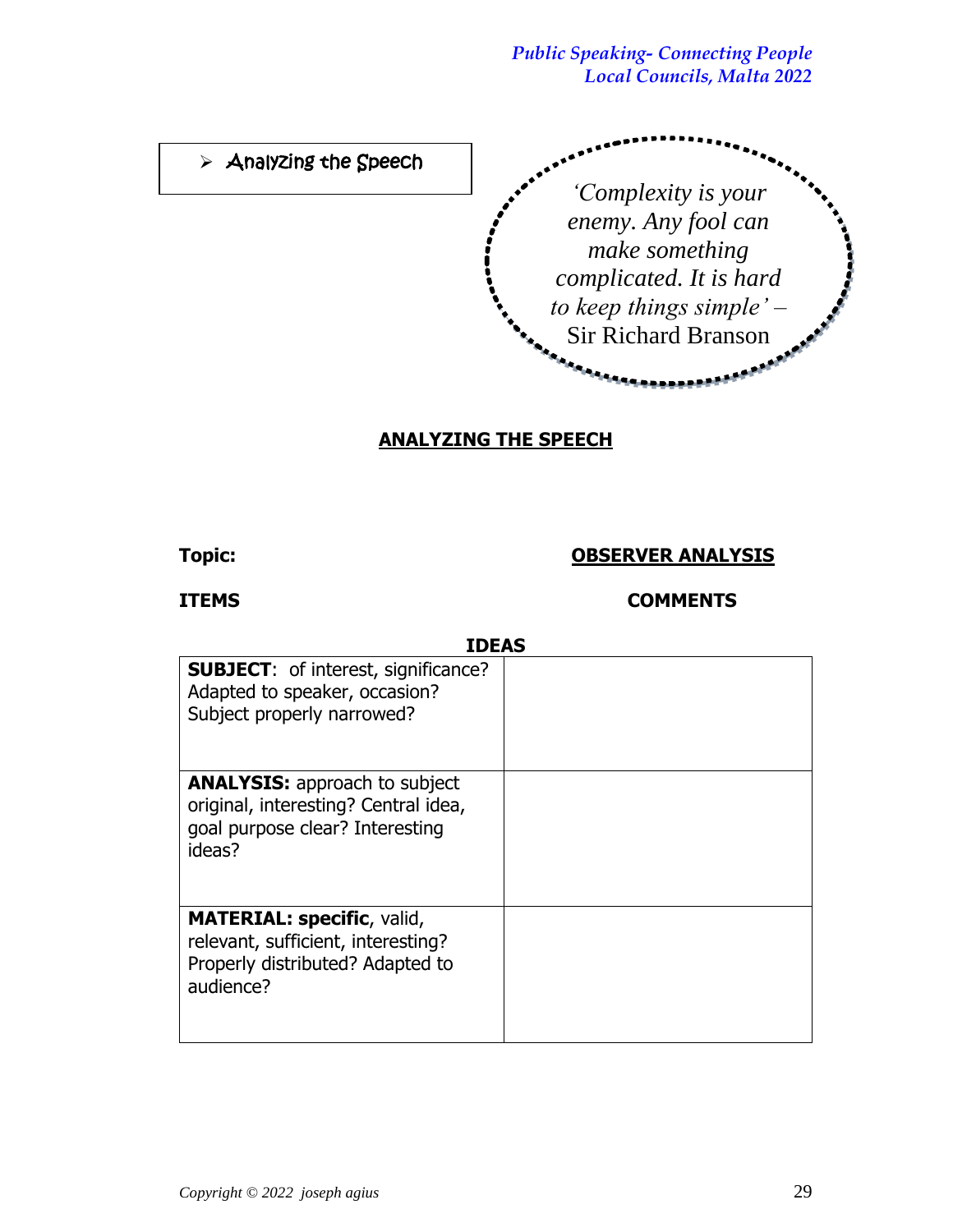#### **ORGANISATION**

| <b>ORGANISATION: Introduction,</b>  |  |
|-------------------------------------|--|
| body, conclusion? Clear arrangement |  |
| of ideas? Pattern of development    |  |
| adapted to ideas and audience?      |  |
|                                     |  |
|                                     |  |

#### **LANGUAGE**

| LANGUAGE: Clear, accurate, varied, I<br>vivid? Correct, appropriate standard |  |
|------------------------------------------------------------------------------|--|
| usage? In conversational mode?                                               |  |
|                                                                              |  |

# **ADJUSTMENT OF SPEAKER**: Poised at ease, communicative, direct? Personality pleasing, projected to audience? Aware of audience reaction to speech? **BODILY ACTION**: Is speaker animated? Adapted to ideas and occasion? **VOICE**: pleasing, adequate, distracting? Varied or monotonous in pitch, intensity, quality? Expressive of logical and emotional meanings? **ARTICULATION AND PRONUNCIATION**: articulation clear, correct, slurred, muffled? Defective sounds? Acceptable standard of pronunciation? **FLUENCY:** conversational? Varied, monotonous? Too fast, too slow? Adapted to ideas, speaking situation?

#### **DELIVERY**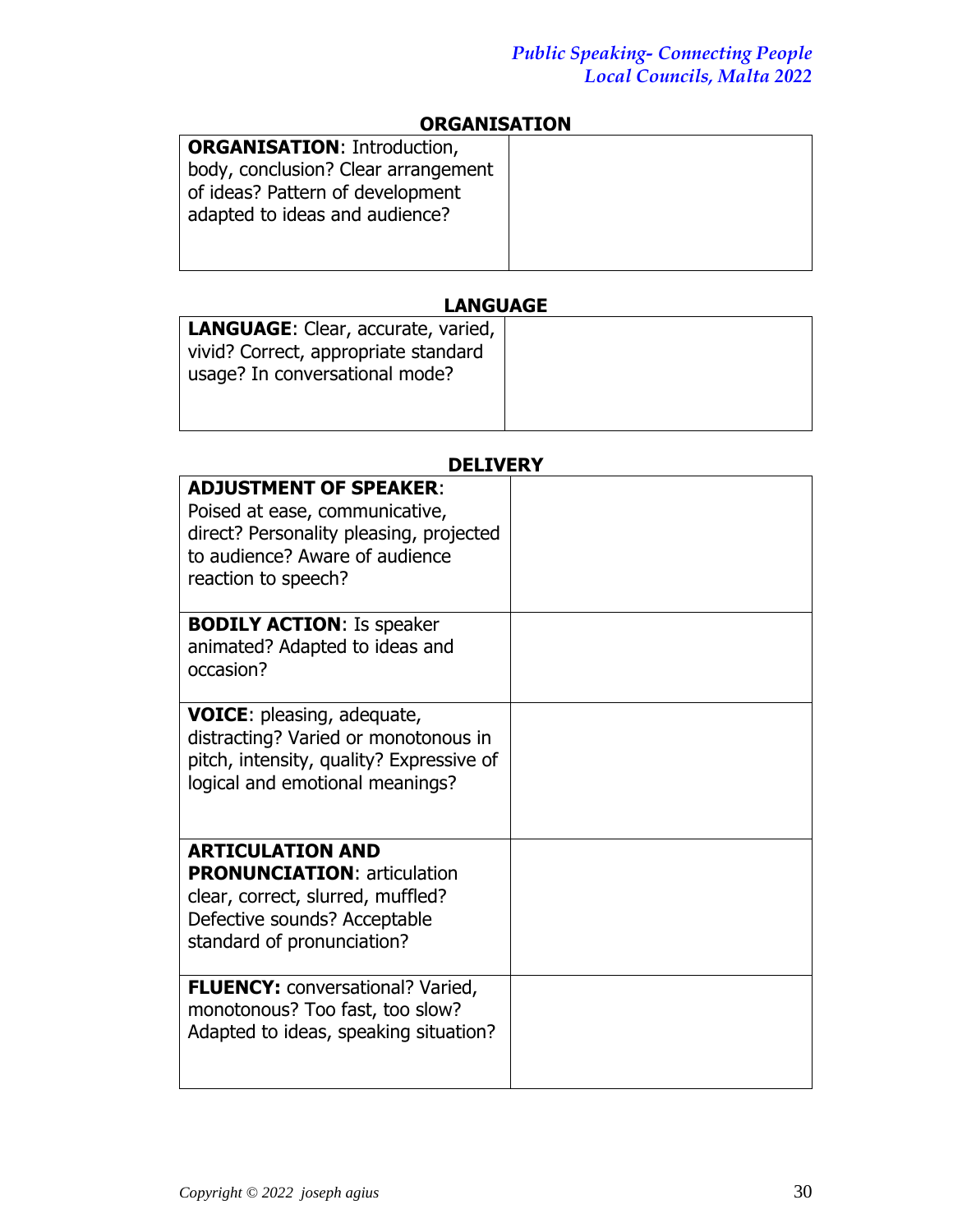| FEEKCT                                                                                                                 |  |  |  |  |
|------------------------------------------------------------------------------------------------------------------------|--|--|--|--|
| <b>GENERAL EFFECTIVENESS:</b><br>listeners attentive, interested?<br>Speaker's goal maintained, achieved<br>in speech? |  |  |  |  |

## **RATING SCALE**:

| 1- poor | 2- inadequate | 3-fair      | 4- average |
|---------|---------------|-------------|------------|
| 5-good  | 6- excellent  | 7- superior |            |

# **SPEECH WRITING**

# **THREE SIMPLE STEPS**

# **CREATING ESSENTIAL CORE CONTENT**

• HOW TO SERVE YOUR AUDIENCE WHILST GETTING WHAT YOU WANT.

• HOW TO ENSURE YOUR SPEECH STAYS 'ON MESSAGE'.

• HOW TO ENSURE MAXIMUM IMPACT.

# **USING ADD-ONS AND IMPACT POINTS TO ENGAGE YOUR AUDIENCE.**

• HOW TO TURN PASSIVE LISTENERS INTO ACTIVE LISTENERS

- HOW TO ADD HUMOUR AND BE ENGAGING • THE POWER OF STORYTELLING
- HOW TO USE YOUR AUDIENCE TO YOUR ADVANTAGE
- HOW TO INTRODUCE AND CONCLUDE YOUR SPEECH.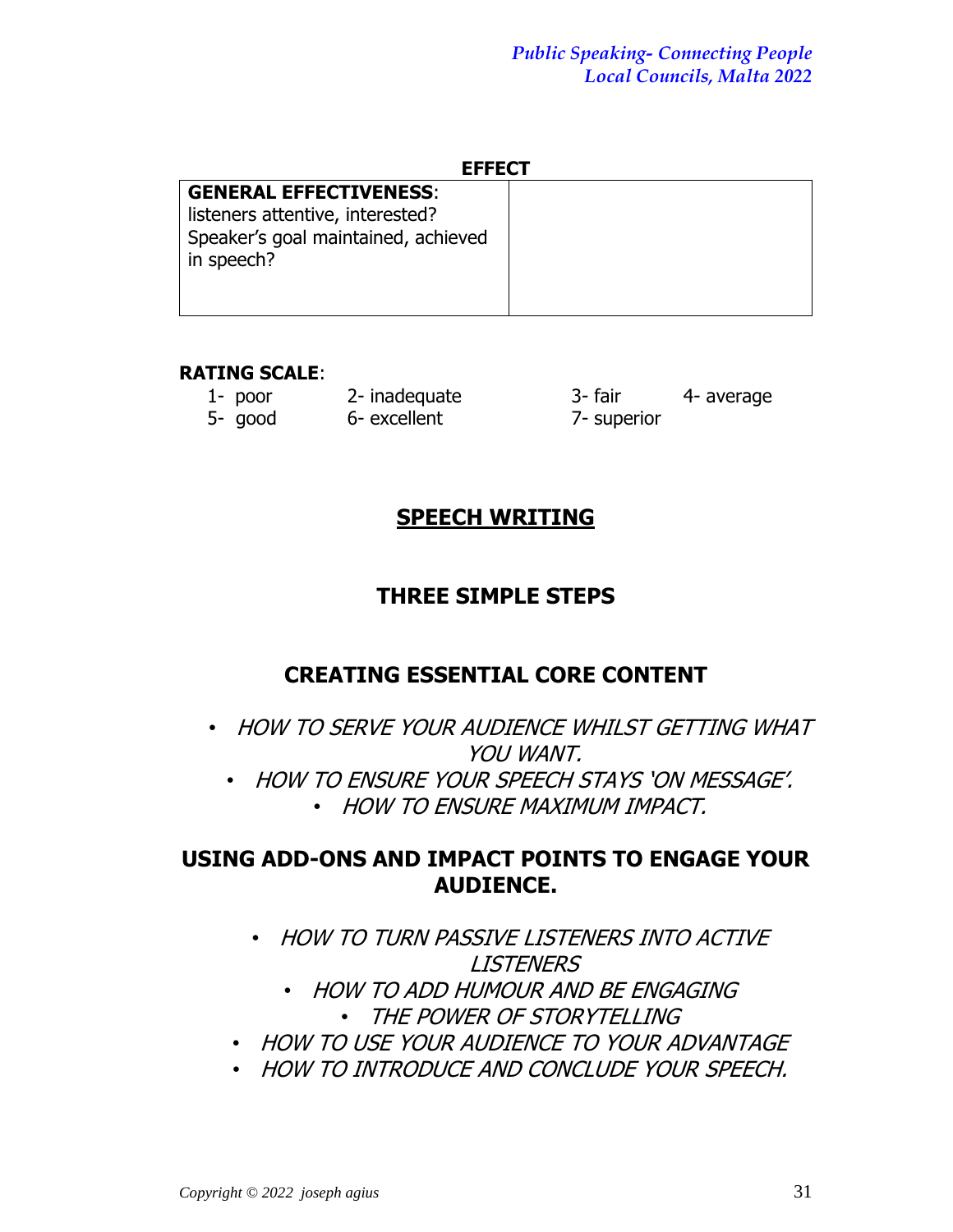# **EDITING**

• ALWAYS MAKE SURE THE SPEAKER PERSONALISES THEIR SPEECH BEFORE DELIVERY.

# **OBJECTIVES:**

• WHAT DO YOU WANT THE END RESULT TO BE? • WHAT DO YOU WANT THE AUDIENCE TO THINK, FEEL AND DO AS A RESULT OF YOUR PRESENTATION?

# **KNOW YOUR AUDIENCE**

Who are your audience?

- Colleagues?
- General Public?
- Friends and family?
- Strangers?
- How old are they?
- Any experience?
- Knowledge about the subject?
- Mixed crowd?

# **WHY ARE THEY HERE?**

- Hoping for....?
- Needing....?
- Wanting….?
- ARE YOU ABOUT TO GIVE THEM WHAT THE WANT?

Kerkhoven, E. (2020)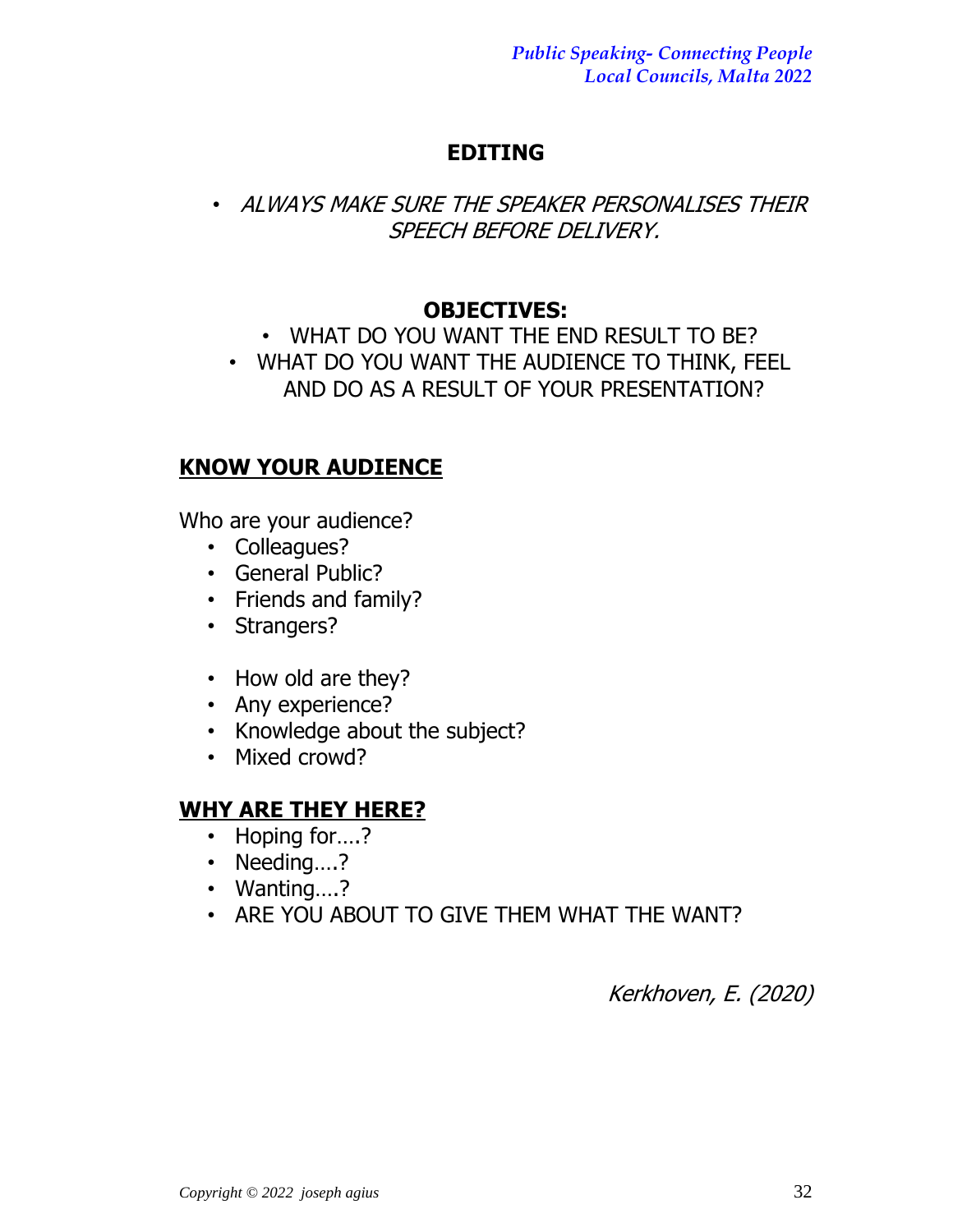- ➢ Practice, Practice, Practice
- ➢ ..And Final Thoughts

#### **PRACTICE, PRACTICE, PRACTICE AND FINAL THOUGHTS**

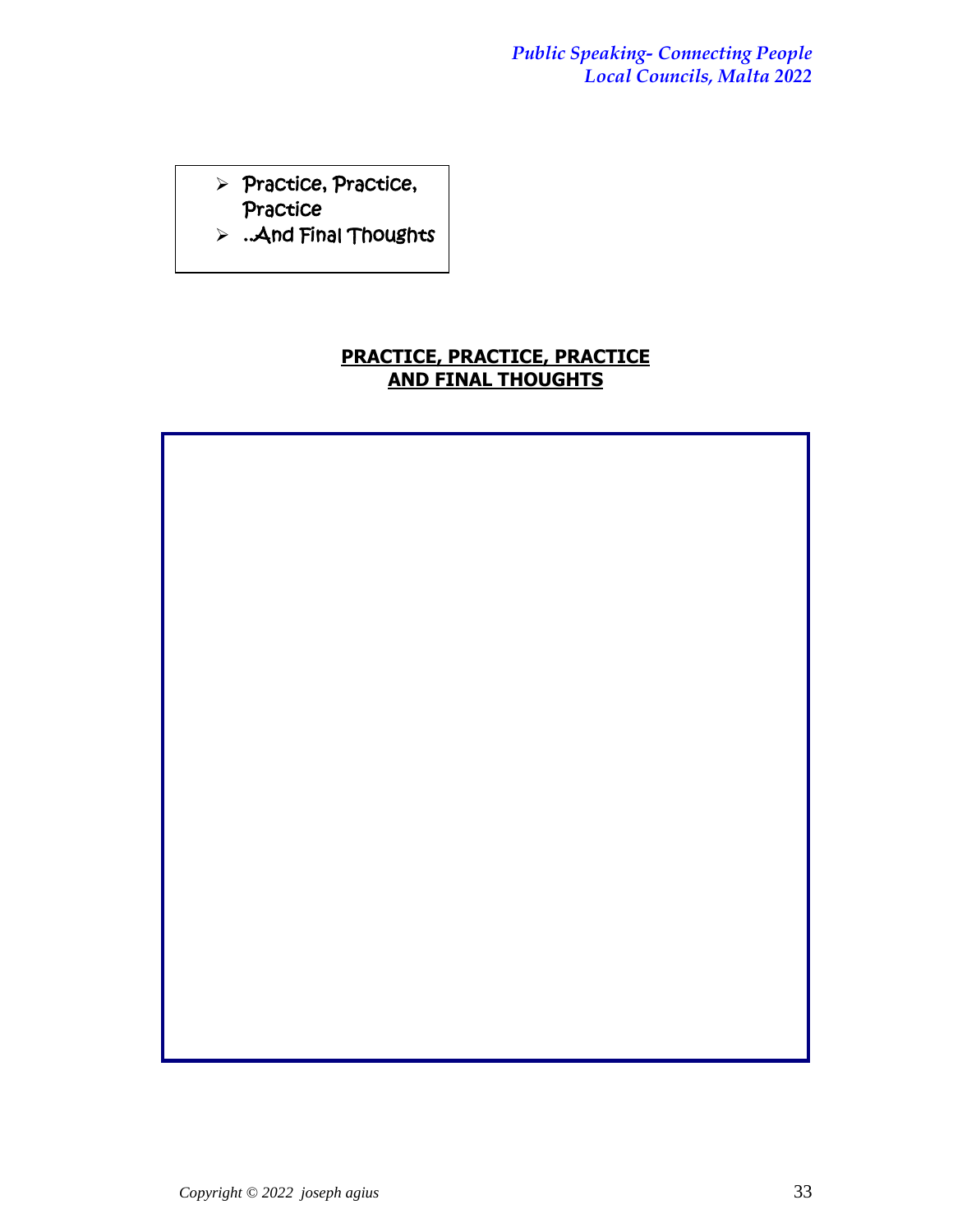# **FINAL THOUGHT**

### **When a dream takes hold of you, what can you do? You can run with it, let it run your life, or let it go and think for the rest of your life about what might have been.**

—Patch Adams, M.D.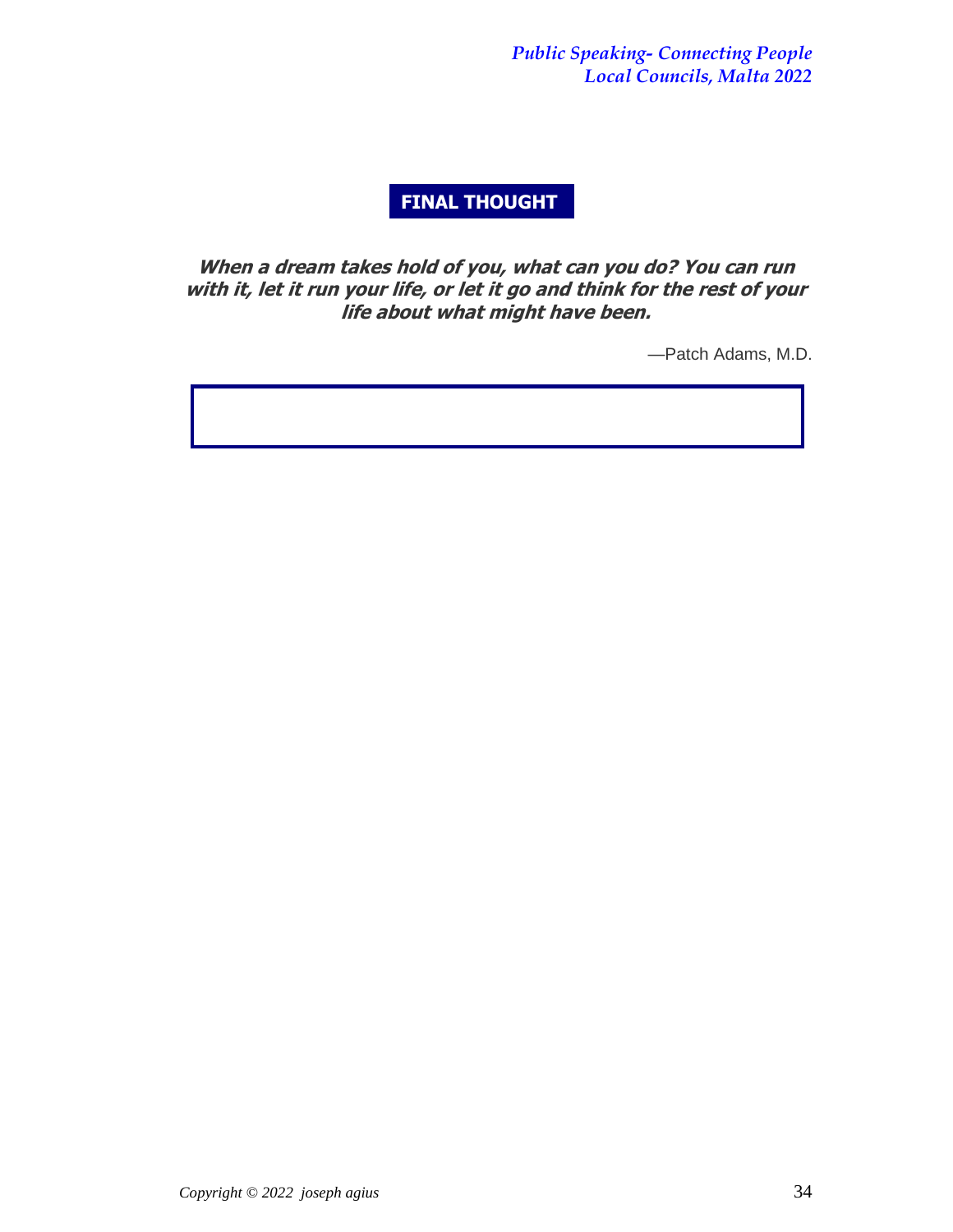### **References:**

- **Agius, J.** & Levey, S. (2019) Humour and Autism Spectrum Disorders. The Malta Journal of Health Sciences. 6 (1), pp. 22-28. doi:10.14614/HumourAUTISM/10/19.
- **Agius, J.** (2019) La Vita è Bella and Stuttering: Would Dottor Benigni be amused? In: Donatella Tomaiuoli (Ed.) Proceedings of the 3<sup>rd</sup> International Conference on Stuttering. (pp. 184-190). Edizioni Centro Studi Erickson S.p.A., Trento, Italy.
- **Agius, J.** & Levey, S. (2019) Humor Intervention Approaches for Children, Adolescents and Adults. The Israeli Journal of Humor Research, April 2019, Vol. 8, No. 1. 8-28.
- **Levey, S., & Agius, J.** (2019). Humor Processing: The Factors that Play a Role in Understanding Humor. Forum Lingwistyczne. 6, 2019, pp. 159-167.
- **Agius, J.** (2012) The 'Smart Intervention Strategy' for School Age Children who Stutter. Themanummer Logopedie: Special Issue Speech Fluency, (4) July-August, 2012.
- **Agius, J**. (2010) 'Wit' or Without: Facilitating a Positive Attitude towards Communication using Humour in Stuttering Therapy. 2<sup>nd</sup> European Symposium on Fluency Disorders, Antwerp, 2009.
- **Alda, A.** (2017) If I Understood You, Would I Have this Look on my Face? Random House, New York.
- **Anderson C.** (2016) TED Talks- The Official Ted Guide to Public Speaking. Headline Publishing Group.
- **Antion, T.** (2007) Wake 'em Up! How to Use Humor and Other Professional Techniques to Create Alarmingly Good Business Presentations. Anchor Publishing.
- **Carnegie, D., & Hill, N.** (2006) Public Speaking & Pleasing Personality. BN Publishing.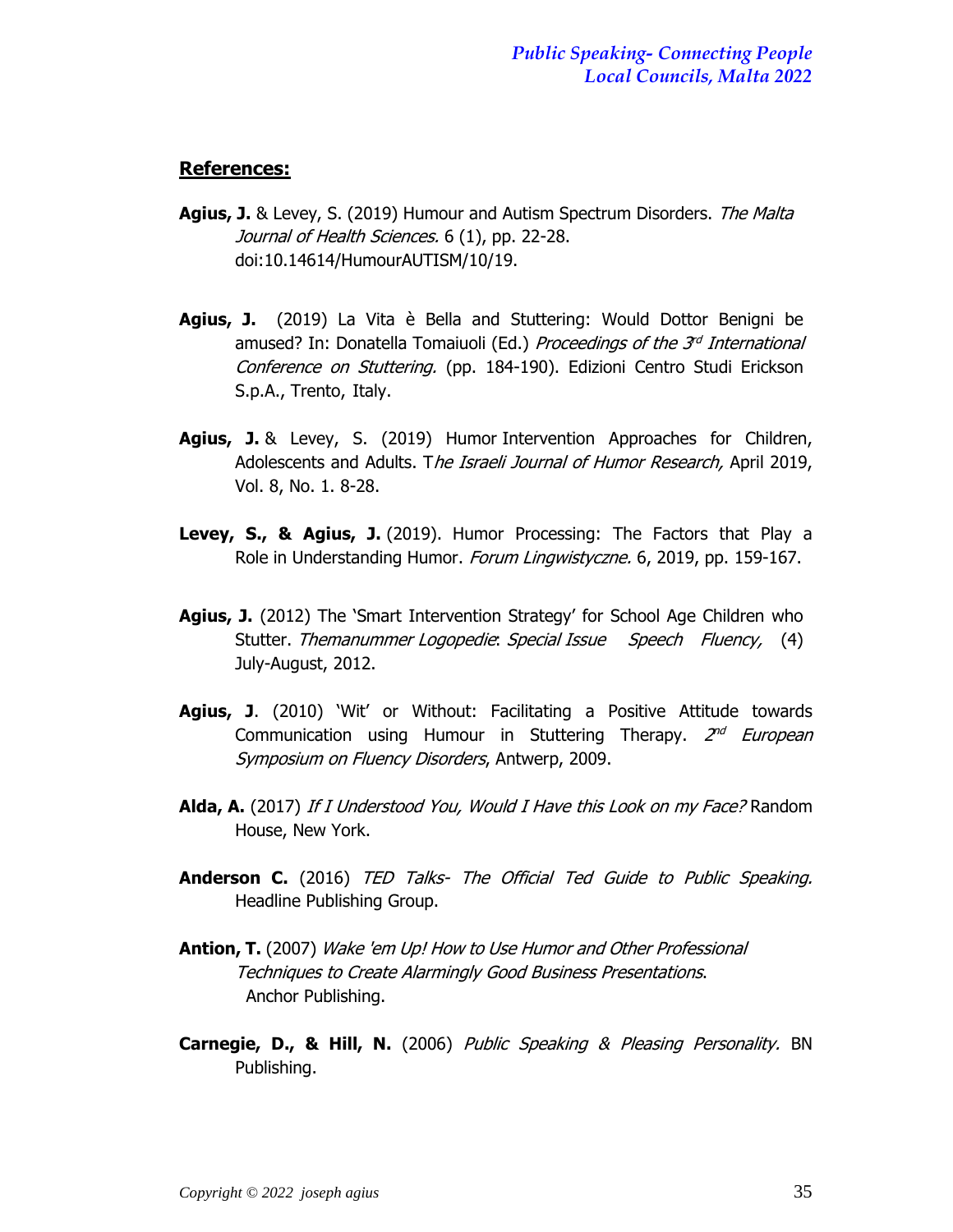- **Collins, P.** (2021) The Art of Speeches and Presentations. Philip Collens, UK.
- **Crystal, D.** (2016) The Gift of the Gab- How eloquence works. Yale University Press New Haven and London.
- **Gallo, C.** (2012) The Presentation Secrets of Steve Jobs: How to Be Insanely Great in Front of Any Audience: Brilliance Audio.
- **Harrison, J**. (2004) How to Conquer Your Fears of Speaking Before People. **Tenth Edition. National Stuttering Association.**
- **ISOC- International School of Communication** (2020) Speech Writing. Course: Felice Hawley. training@isoc.com
- **King, K.** (1987) The First Five Minutes- The Successful Opening Moves in Business Sales and Interviews. Simon and Schuster.
- **Kerkhoven, E.** (2020) Writing Captivating Content for Speech and Presentation. Online Course. Udemy Inc. Course, San Francisco, USA.
- **Kjeldsen, J.E., Kiewe, A. Lund, M, & Barnholdt Hansen, J.** (2019) Speechwriting in Theory and Practice [1st ed.], Springer International Publishing; Palgrave Macmillan.
- Lancaster, S. (2018) Speechwriting: The Expert Guide: Hale Expert Guides: Spectrum Ink Publishing.
- **Love, R.** (2003) Roger Love's Vocal Power: Speaking with Authority, Clarity, and Conviction Guidebook. Nightingale & Conant.
- Lyman MacInnis, J. (2006) The Elements of Great Public Speaking. Ten Speed Press, Berkeley/Toronto.
- **McKenna, P**. (2006) Instant Confidence! The Power to Go For Anything You Want. Bantam Press.
- **Nihill, D.** (2016) *Do you talk funny?* BenBella Books, Inc. Dallas, Texas.
- **Rishel, M.A**. (2002) Writing Humor- Creativity and the Comic Mind. Wayne State University, Detroit.